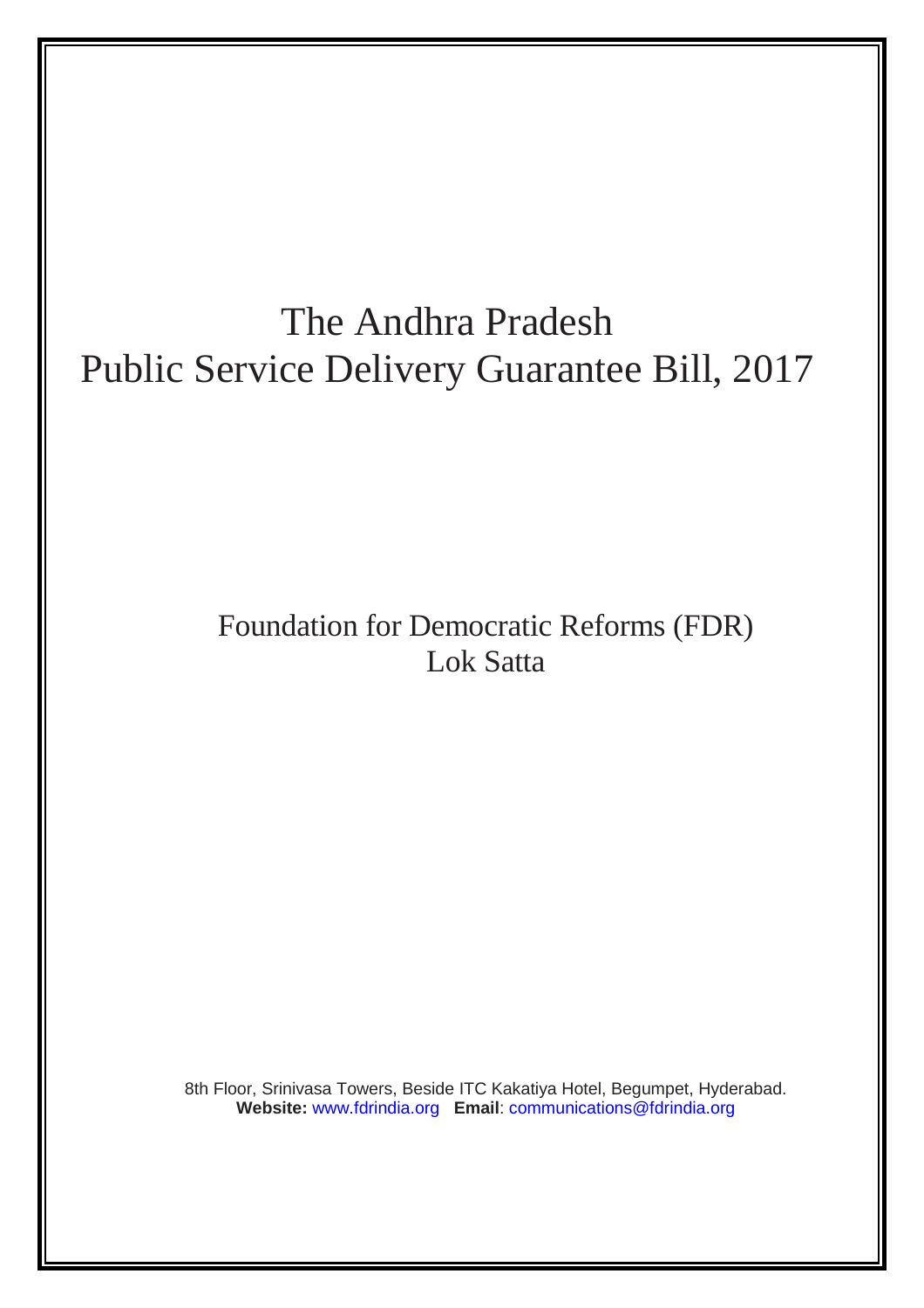### THE ANDHRA PRADESH STATE RIGHT TO PUBLIC SERVICES BILL, 2017

#### ARRANGEMENT OF CLAUSES

#### CHAPTERI PRELIMINARY

1. Short title, extent and commencement.

2. Definitions.

#### CHAPTERII RIGHT TO SERVICE

3. Right to service.

#### CHAPTERIII PUBLICATION OF CITIZENS' CHARTER AND GRIEVANCE REDRESSAL OFFICER BY PUBLIC AUTHORITIES

- 4. Obligation of public authority to publish Citizens' Charter.
- 5. Obligation of public authority to update and verify the Citizens' Charter.

#### **CHAPTER IV**

#### ESTABLISHMENT OF INFORMATION AND FACILITATION CENTRE 6. Establishment of Information and Facilitation Centre.

#### **CHAPTER V**

#### APPOINTMENT AND OBLIGATION OF GRIEVANCE REDRESSAL OFFICERS BY PUBLIC AUTHORITY

7. Appointment and Obligation of Grievance Redressal Officers, including for each municipality and Panchayat.

8. Acknowledgement of complaint by receipt thereof.

9. Action to be taken by Grievance Redressal Officer.

10. Forwarding of details of non-redressal of complaints to the Independent Designated Authority.

#### **CHAPTER VI**

#### APPEAL TO THE INDEPENDENT DESIGNATED AUTHORITY

11. Appointment of the Independent Designated Authority.

12. Appeal.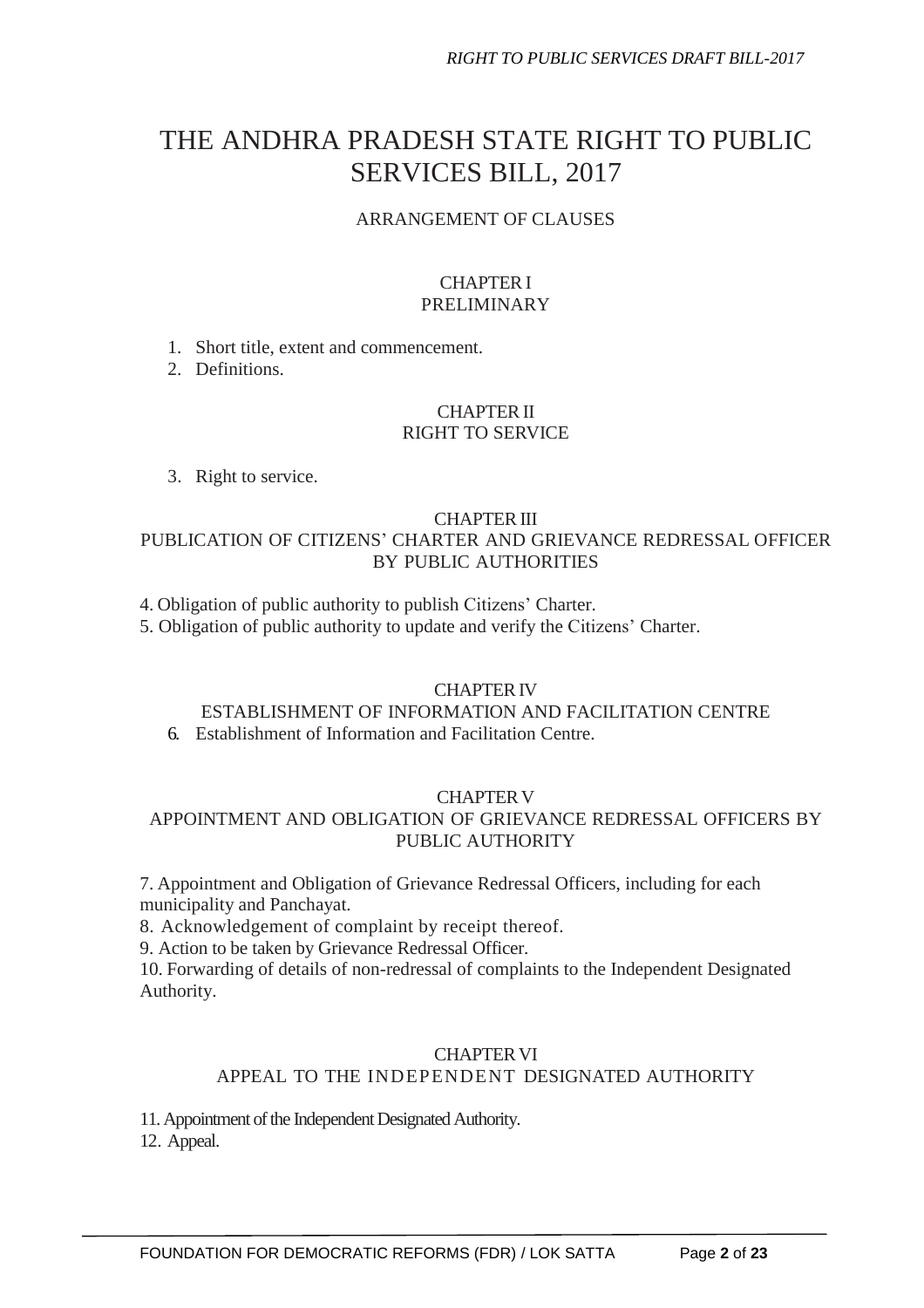#### **CHAPTER VII** AMENDMENTS TO THE ANDHRA PRADESH STATE LOKAYUKTA ACT, 1983

13. Amendments to Andhra Pradesh State Lokayukta Act, 1983.

#### CHAPTER VIII PENALTIES AND COMPENSATION

14. Penalty and compensation for *mala fide* action.

#### CHAPTER IX SUPERVISORY FUNCTIONS AND POWERS OF THE LOKAYUKTA

15. Supervisory functions and powers of the Lokayukta.

#### CHAPTER X REPORTING OF REDRESSAL OF GRIEVANCES BY PUBLIC AUTHORITY

16. Reporting requirements.

#### CHAPTER XI **MISCELLANEOUS**

- 17. Protection for acts done in good faith.
- 18. Specification of electronic governance standards.
- 19. Act to override other laws.
- 20. Power to make rules.
- 21. Power of the Lokayukta to make regulations.
- 22. Laying of rules and regulations.
- 23. Power to remove difficulties.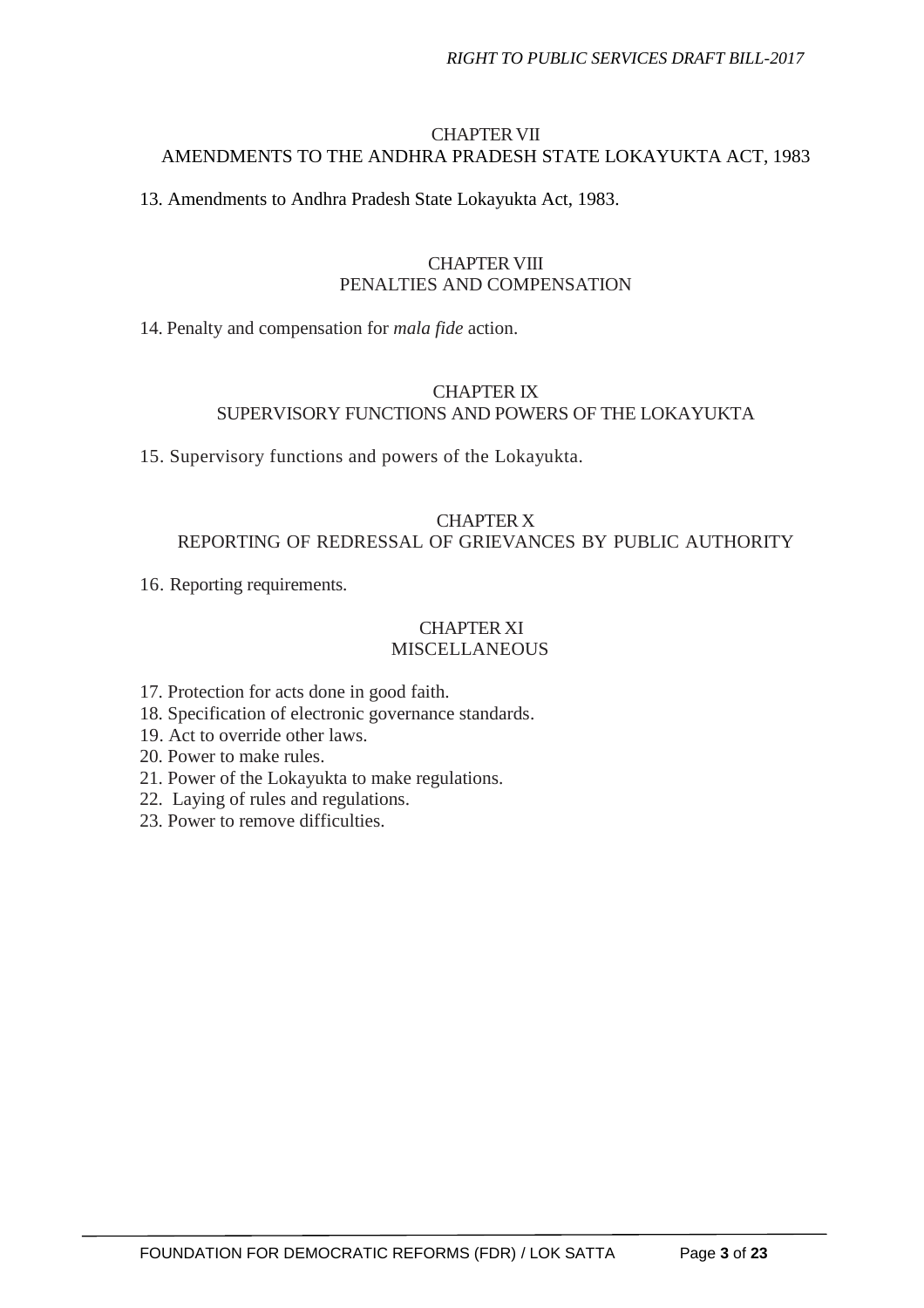### The Andhra Pradesh Public Service Delivery Guarantee Bill, 2017

#### **A BILL**

*to lay down an obligation upon every public authority to publish a Citizens' Charter stating therein the time within which specified goods shall be supplied and services be rendered and provide for a grievance redressal mechanism for non-compliance with Citizens' Charter and for matters connected therewith or incidental thereto.*

#### **BE it enacted by the State Legislature of the Republic of India as follows:—**

#### **CHAPTER I** PRELIMINARY

#### **1. Short title, extent and commencement:**

(*1*) This Act may be called The Andhra Pradesh Public Service Delivery Guarantee Bill, 2017

(2) It extends to the whole of the State of Andhra Pradesh State.

(*3*) Itshall come into force on such date as the Government may, by notification in the Official Gazette, appoint:

#### **2. Definitions:**

In this Act, unless the context otherwise requires,—

- *(a)* "Action Taken Report" means a report furnished to the complainant by the Grievance Redressal Officer or the Independent Designated Authority or the Lokayukta in response to a complaint or appeal, as the case may be;
- *(b)* "appellate authority" means the Independent Designated Authority or the Lokayukta, as the case may be;
- *(c)* "assisted access" means assistance to access electronic services;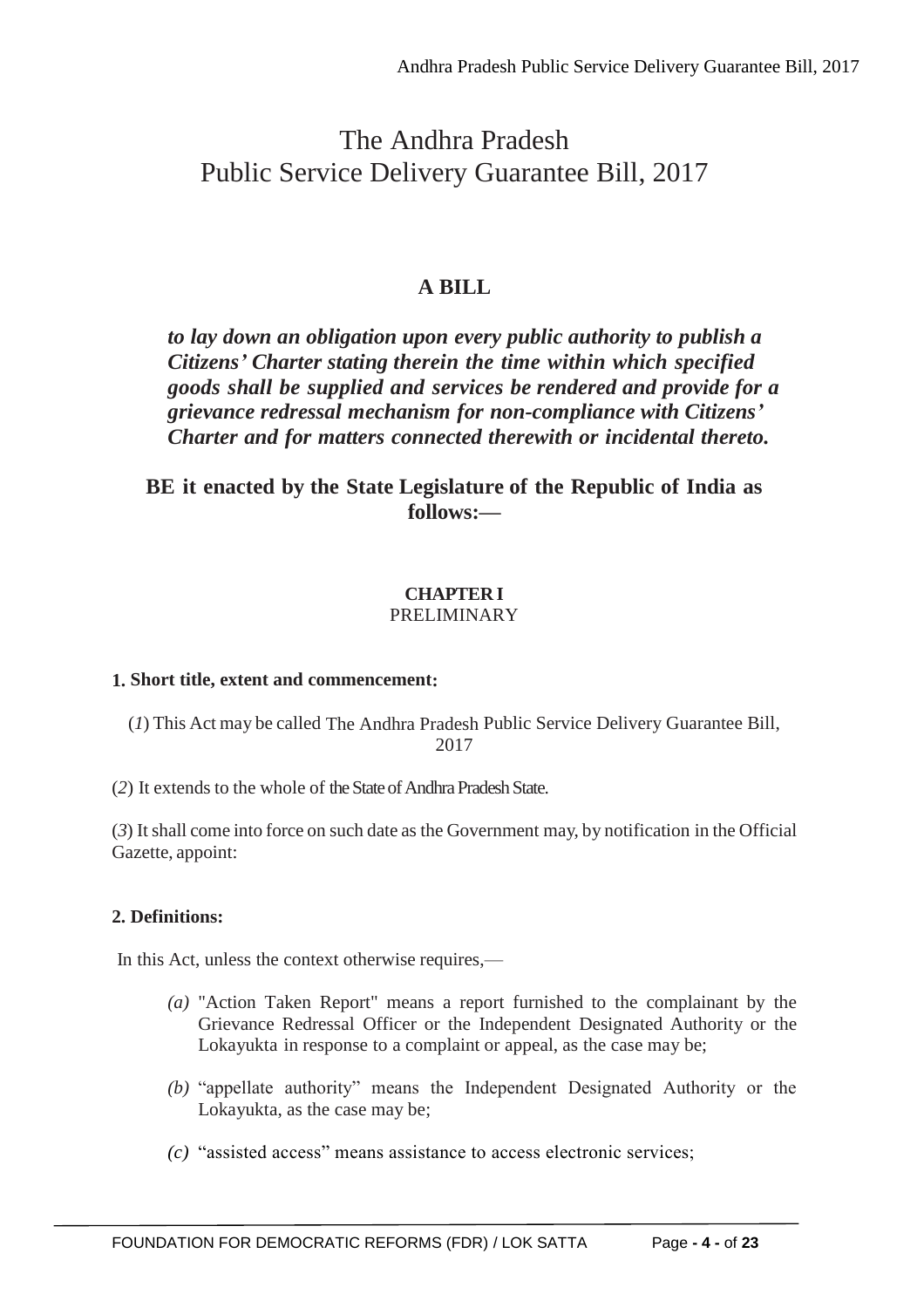- *(d)* "Citizens' Charter" means a document declaring the functioning, obligations, duties and commitments of a public authority in providing goods and services effectively and efficiently with acceptable levels of standards, time limits, mandatory compensation in cases of delay and/or non-delivery as per specified standards, designation of public servants for delivery and grievance redress as defined in sub-section (1) of section 4;
- *(e)* "complainant" means a person or a company or a society or an academic institution or any organisation who is entitled to goods and services specified in the Citizens' Charter contained in the Schedule as amended from time to time, the rendering of which or the delivery of which, as the case may be, is denied or delayed in respect of which a complaint is lodged;
- *(f)* "complaint" means a complaint filed by a citizen or an organisation regarding any grievance relating to, or arising out of, any failure in the delivery of goods or rendering of service pursuant to the Citizens' Charter, or any violation of any law, rule or order relating to the corresponding public authority but does not include grievance relating to the service matters of a public servant whether serving or retired;
- *(g)* "days" means the working days, referred to as the timeline;
- *(h)* "electronic mode" includes any method, process or application to deliver any service electronically;
- *(i)* "electronic service" means public services or other services through electronic mode including, the receipt of forms and applications, issue or grant of any license, permit, certificate, sanction or approval and the receipt or payment of money;
- *(j)* "Grievance Redressal Officer" means a Grievance Redressal Officer appointed under section 7;
- *(k)* "Government" means the Government of the State;
- *(l)* "Independent Designated Authority" means such officer or authority appointed as per section 11:

Provided that in case an officer is designated as the Independent Designated Authority, such officer shall be above the rank of the Grievance Redressal Officer referred to in sub-section (*1*) of section 7;

(*m*) "Information and Facilitation Centre" means an Information and Facilitation Centre, including customer care centre, call centre, help desk, people's support centre established under section 6;

(*n*) "Lokayukta" means the Lokayukta appointed under section 3 of the Andhra Pradesh State Lokayukta Act, 1983 (Act No. 11 of 1983);

(*o*) "notification" means a notification published in the Official Gazette;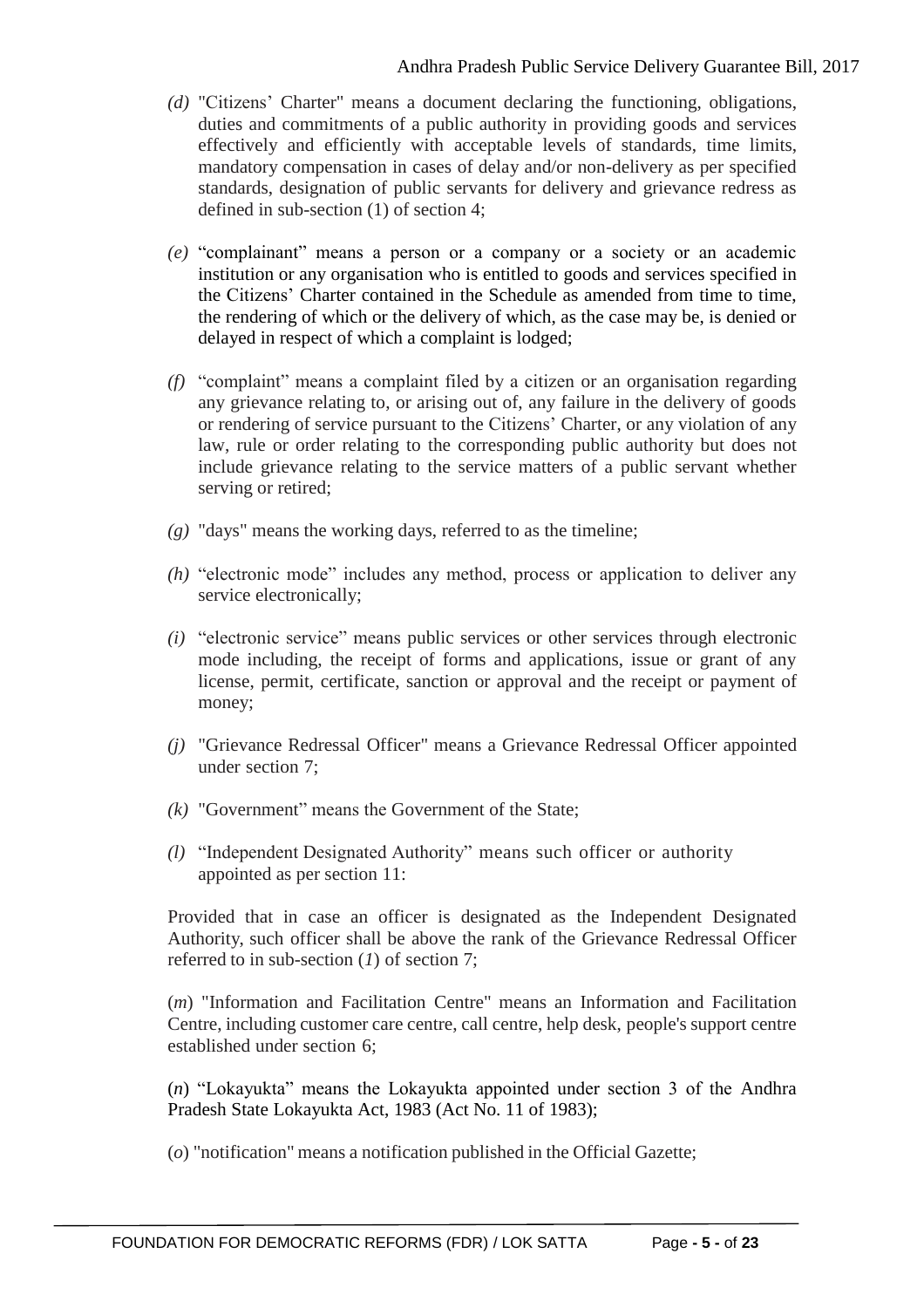(*p*) "prescribed" means prescribed by the rules made under this Act;

(*q*) " public authority" means any authority or office under the control of the Government or institution of self-government, under the jurisdiction of the State, established or constituted,—

- (i) by or under the Constitution;
- (ii) by any other law made by Parliament;
- (iii) by any other law made by the State Legislature;

(iv) by notification issued or order made by the Government, and includes any,—

(A) body owned, controlled or substantially financed;

(B) a Non-Governmental Organisation substantially financed, directly or indirectly by funds provided by the Government to the extent of its activity of delivering goods or rendering services to the public;

(C) an organisation or body corporate in its capacity as an instrumentality of "State" as defined under article 12 of the Constitution and rendering services of public utility in India;

(D) a Government company as defined under section 2(45) of the companies Act 2013 (617 of the Companies Act, 1956);

(v) by an agreement or memorandum of understanding between the Government and any private entity as Public-Private Partnership or otherwise and includes a ration shop and its dealer;

(*r*) "regulations" means regulations made by the Lokayukta under section 21 of this act

(*s*) "Schedule" means the Schedule to this Act.

*(a)* ( *t* ) "service" means supply of goods and rendering of services being provided to any person by the Government or public authority either directly or through any service provider and includes the receipt of forms and applications, issue or grant of any license, permit, certificate, sanction or approval and the receipt or payment of money by whatever name called in a particular manner;

(*u*) "service provider" means any individual, agency, company, partnership firm, sole proprietor firm, Non-Governmental Organisation or any such other body or agency which has been authorized, or entrusted by the Government to offer public services through electronic mode or otherwise;

(*v*) "Sevottam" means a public service standard IS 15700:2005 developed by the Bureau of Indian Standards;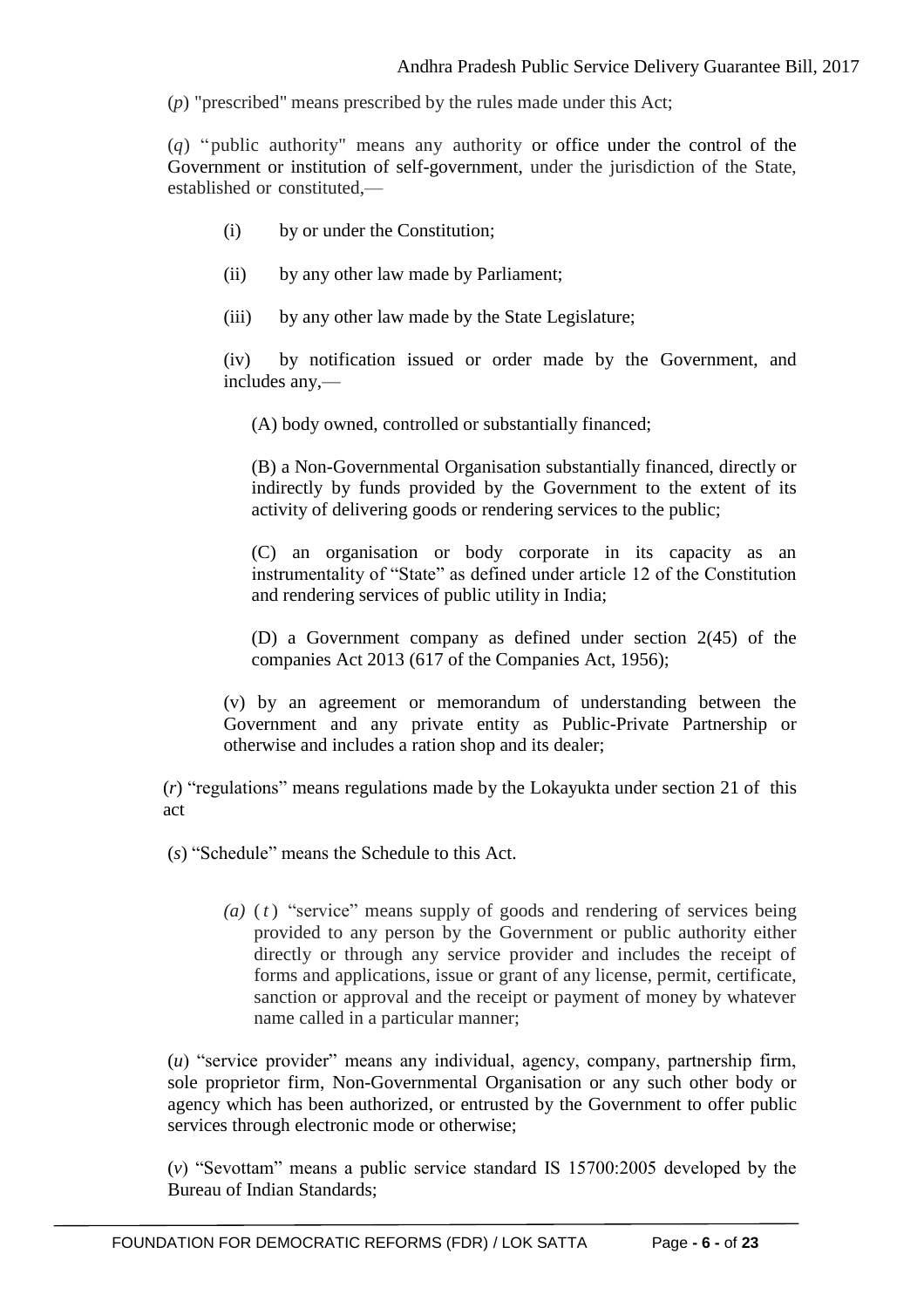#### **CHAPTER II** RIGHT TO SERVICE

#### **3. Right to service:**

Subject to the provisions of this Act, every individual citizen and organisation shall have the right to time bound delivery of goods and provision for services and redressal of grievances.

#### **CHAPTER III**

#### PUBLICATION OF CITIZENS' CHARTER AND GRIEVANCE REDRESSAL OFFICER BY PUBLIC AUTHORITIES

#### **4. Citizens' Charter**

(*1*) The Citizens' Charter shall cover the supply of goods and services by the public authority including those specified in the Schedule:

Provided that it shall be competent to the Lokayukta either on the request of any person, association or organisation or on their own to amend the Schedule, by notification, so as to bring in additional services or goods within the scope of the Citizens' Charter:

Provided further that every notification issued under the foregoing proviso shall be placed on the table of both Houses of the State Legislature in their next session.

(*2*) every public authority shall, within 15 days of the commencement of this Act, publish in such manner as may be specified in the regulations made by the Lokayukta, the following matters relating to the Citizens' Charter contained in the Schedule namely:-

(a) the details of all the goods supplied and services rendered by the public authority and the name of person or agency through which such goods are supplied or services rendered and timings during which such goods are supplied or services rendered;

- *(b)* the conditions under which a person or organisation becomes entitled for goods and services, the class of persons who are entitled to receive such goods and avail services, the process through which a person or organisation can apply for such goods and services and the time within which such goods shall be supplied or services be rendered, the form in which the services that are rendered are going to be provided, the nature of assisted access available at the public authority for accessing electronic services;
- *(c)* the qualitative, quantitative and tangible parameters (including weight, size, frequency) of the goods and services available to the public;
- *(d)* complaint redressal mechanism including the time within which the complaint shall be disposed off and the officer of the public authority to whom such complaint may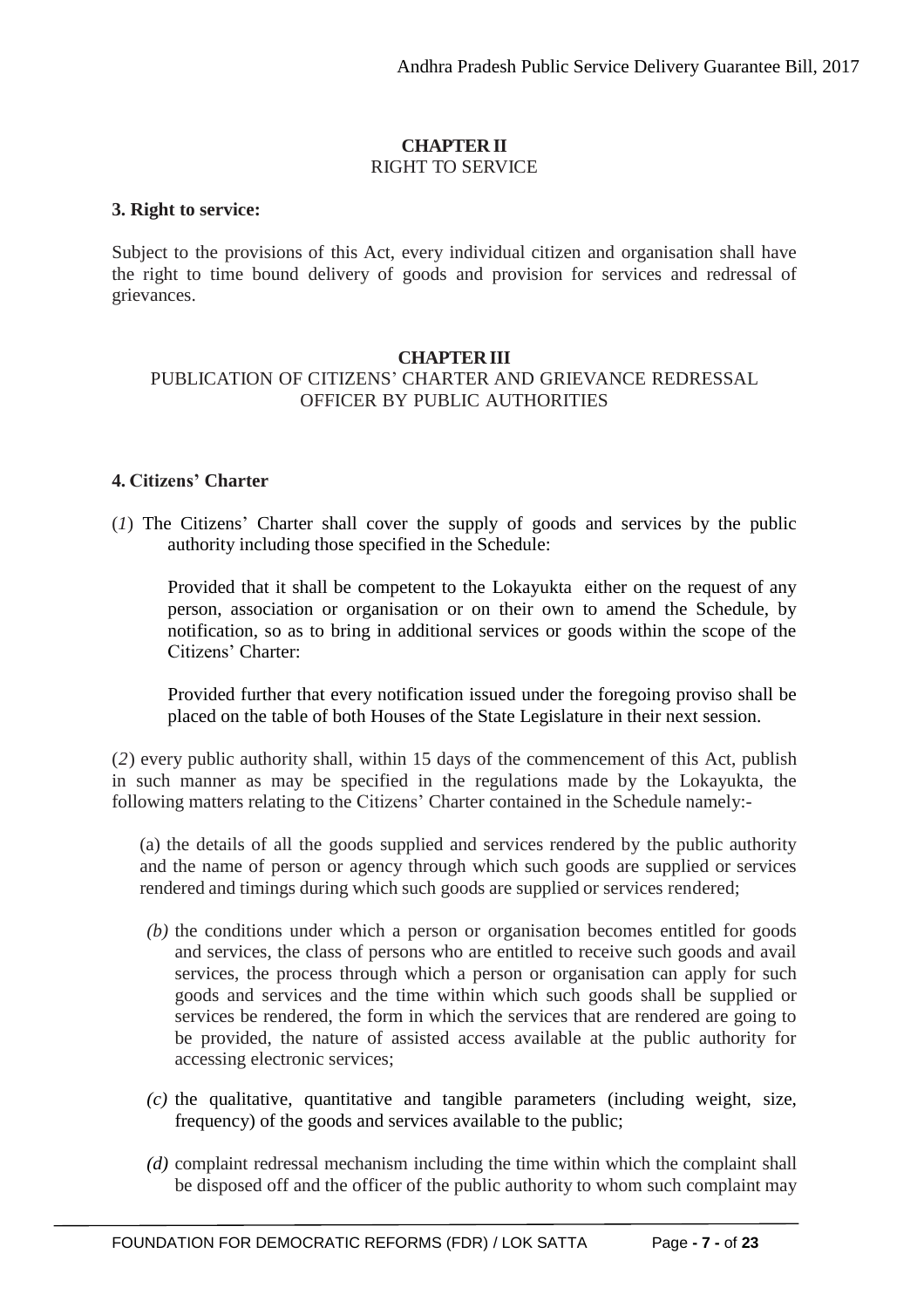be made, including mandatory compensation per day in cases of delay and/or nondelivery as per specified standards;

(e) the name and addresses of individuals responsible for the delivery of goods or rendering of services as designated officer mentioned in (*a*) above;

(f) the person responsible for providing feedback forms and receiving the feedback or comments or suggestions offered by the citizens or organisations dealing with the respective public authority;

(g) the month and year of next review of the Charter.

(h) any other information relevant to delivery of goods or provision of services or such other information as may be specified in the regulations made by the Lokayukta;

#### **5. Obligation of public authority for updating and verifying the Citizens' Charter:**

(*1*) Every public authority shall be responsible for updating and verifying the Citizens' Charter every year and the accuracy of the contents thereof by bringing the new services/goods to be rendered or delivered by him or taken out of his control to the notice of the Government so that the Citizens' Charter contained in the Schedule is suitably amended.

(*2*) It shall be the responsibility of every public authority to ensure that the Citizens' Charter is widely disseminated to the public.

(*3*) It shall be the responsibility of every public authority to take steps in accordance with section 4 of the Right to Information Act, 2005, for providing relevant information to the public enabling them to exercise their rights mandated under this Act.

(*4*) Every public authority shall ensure that all material be disseminated taking into consideration the local language and the most effective method of communication in that local area free of cost.

*Explanation* — For the purposes of this section the expression "disseminated" means making known and communicating the information to the public in such a manner as may be prescribed.

(*5*) Every public authority shall to the extent possible, ensure that the Citizens' Charter is made available at the website of the public authority and in other electronic forms and shall be available free of cost.

(*6*) Every public authority shall ensure that a copy of the Citizens' Charter of the public authority duly certified by him is submitted to appropriate bodies, including the Lokayukta, when it is published and subsequently, every time that it is modified, updated or amended.

(7) Every public authority shall ensure that an appropriate feedback receiving mechanism is instituted and appropriate grievance prevention measures are taken to improve the delivery mechanisms of goods and services to the citizens.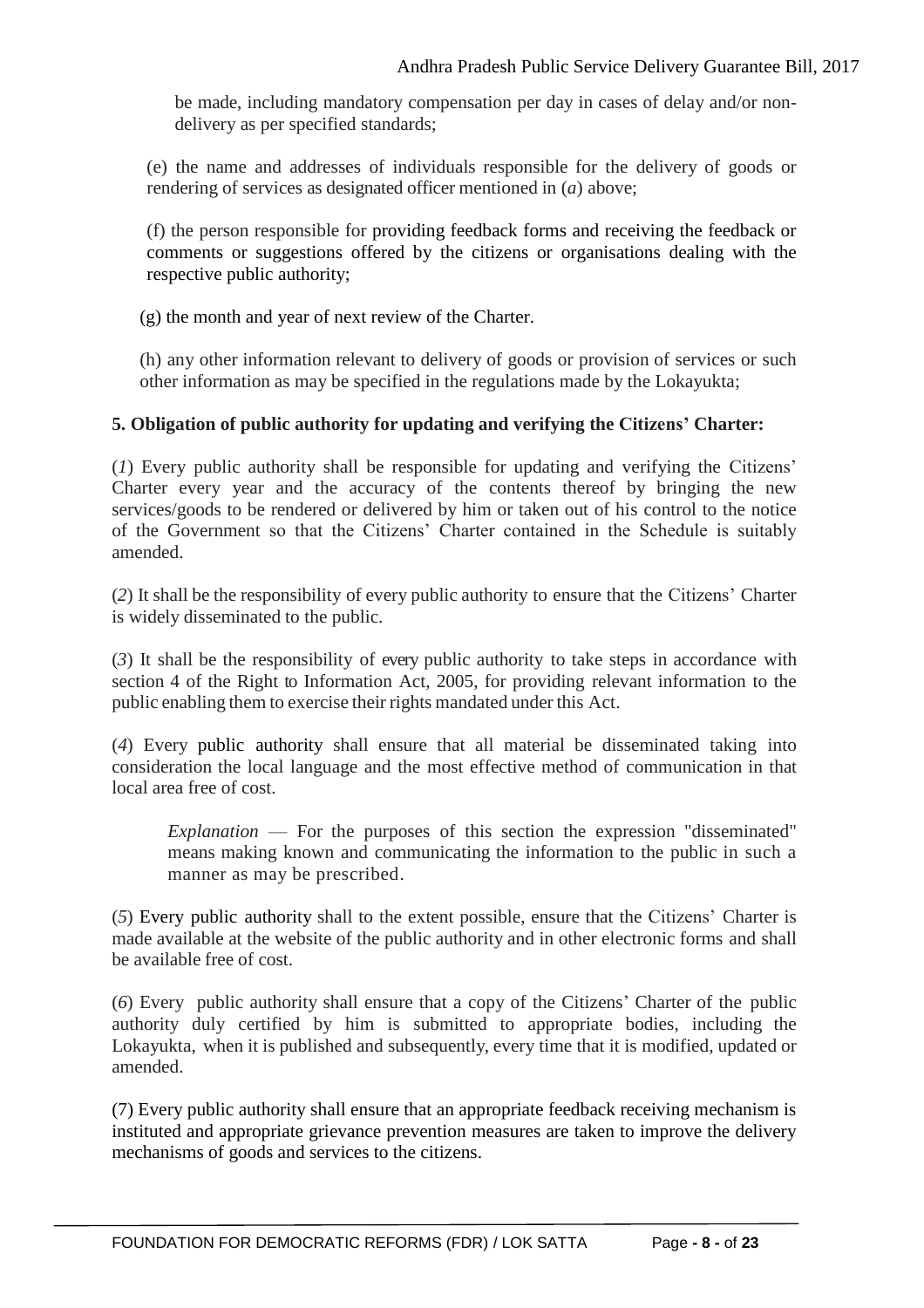(8) Every public authority shall ensure that an appropriate stakeholder consultation process is carried out before the formulation and subsequent review of the Citizens' Charter.

#### **CHAPTERIV** ESTABLISHMENT OF INFORMATION AND FACILITATION CENTRE

#### **6. Establishment of Information and Facilitation Centre:**

(*1*) Every public authority shall be deemed to be an Information and Facilitation Centre or, shall, with the permission of the Lokayukta, establish a separate Information and Facilitation Centre for efficient and effective delivery of services and redressal of grievances, which may include establishment of customer care centre, call centre, help desk and people's support centre, and for this purpose the government shall make available all resources, staff and infrastructure sought for by the Lokayukta.

(*2*) Every public authority shall be responsible for the development, improvement, modernisation and reform in service delivery and redressal of grievance system and also include adoption of electronic modes, internet, etc.

(*3*) The Lokayukta may, make regulations in relation to the functioning of the Information and Facilitation Centre.

#### **CHAPTERV**

#### APPOINTMENT AND OBLIGATION OF GRIEVANCE REDRESSAL OFFICERS BY PUBLIC AUTHORITY

#### **7. Appointment and Obligations of Grievance Redressal Officers, including for each Municipality and Panchayat:**

(*1*) Every public authority shall, within six months from the date of the coming into force of this Act, designate as many officers as may be necessary as Grievance Redressal Officers in all administrative units or offices at the State, district and sub-district levels, municipalities, Panchayats whereat supplies of goods or render services to receive, inquire into and redress any complaints from citizens in the manner as may be prescribed:

Provided that the Grievance Redressal Officer so appointed shall be at least one level above and be deemed to have administrative control on the individual designated to deliver goods or render services as per the Citizens' Charter as referred to in section 4.

(*2*) Every public authority shall, immediately on appointment or designation of a Grievance Redressal Officer,—

(*a*) give, through a public notice published in such a manner as may be prescribed, indicating therein the name of the Grievance Redressal Officer, his address and telephone number, e-mail address, facsimile number and other means of contacting him in respect of each area for which the Grievance Redressal Officer has been appointed or designated and thereafter give such public notice at least once in twelve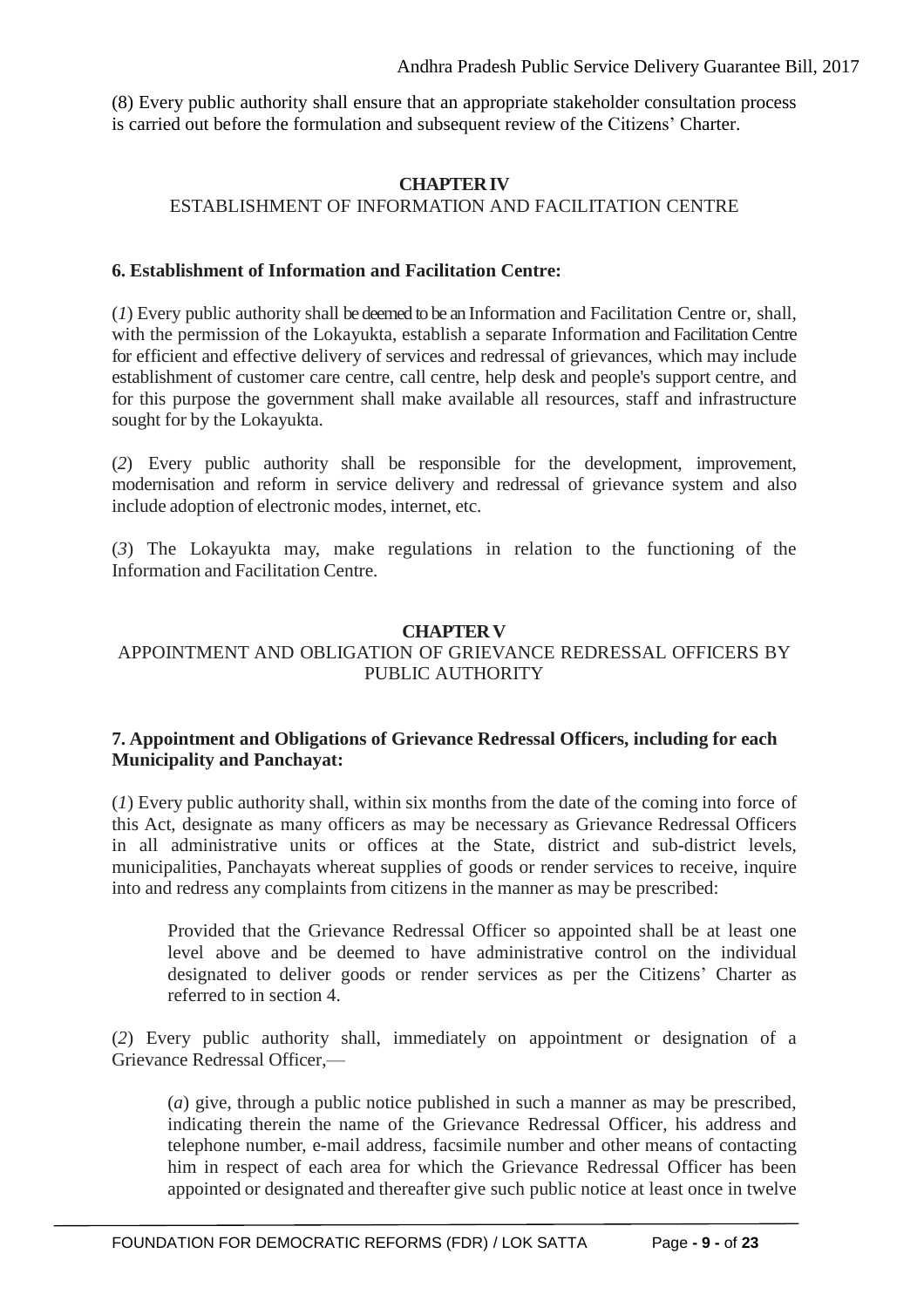months in the same manner:

Provided that in case of change of the name of the Grievance Redressal Officer, his address and telephone number, e-mail address, facsimile number and other means of contacting him shall be intimated by public notice, in the same manner specified in this clause;

(*b*) display, at its office, Information and Facilitation Centre, call centre, customer care centre, help desk, People's Support Centre and at the sales outlets, website and at the office of the Grievance Redressal Officer and the appellate authorities, the name of the Grievance Redressal Officer, their addresses and telephone numbers, email addresses, facsimile numbers and other means of contacting them, in respect of each area for which the Grievance Redressal Officer have been appointed or designated.

(*3*) The Grievance Redressal Officer shall provide all necessary assistance to citizens in filing complaints.

(*4*) Where a complainant is unable to make a complaint in writing, the Grievance Redressal Officer shall render all reasonable assistance to the person making the request orally to reduce the same in writing.

#### **8. Acknowledgement of complaint by receipt thereof:**

All complaints shall, within two days of the making of the complaint, be acknowledged by a receipt, issued in writing or through electronic means or through text message or through any other means as may be prescribed, specifying the date, time, place, unique complaint number and particulars of receiver of complaint along with the stipulated time frame in accordance with its Citizens' Charter within which the complaint will be redressed.

Provided that where the complaint pertains to another public authority, the recipient shall refer the complainant to the appropriate authority.

#### **9. Action to be taken by Grievance Redressal Officer:**

(*1*) Upon receipt of a complaint as defined in clause (*e*) of section 2, it shall be the duty of the concerned Grievance Redressal Officer to ensure that,—

(*a*) the grievance is remedied in a time frame not exceeding three days in case of complaints relating to electronic services or goods/services which have no supply constraints, fifteen days in case of those complaints that warrant physical works, and sixty days in case of complaints related to violation of any law or rules or order pertaining to that public authority, from the date of receipt of the complaint;

Provided that an appeal of an urgent or immediate nature shall be disposed of within the same day of the receipt of the appeal or before the date on which the cause of action may cease to exist, which shall not be later than thirty days from the date of receipt of the appeal.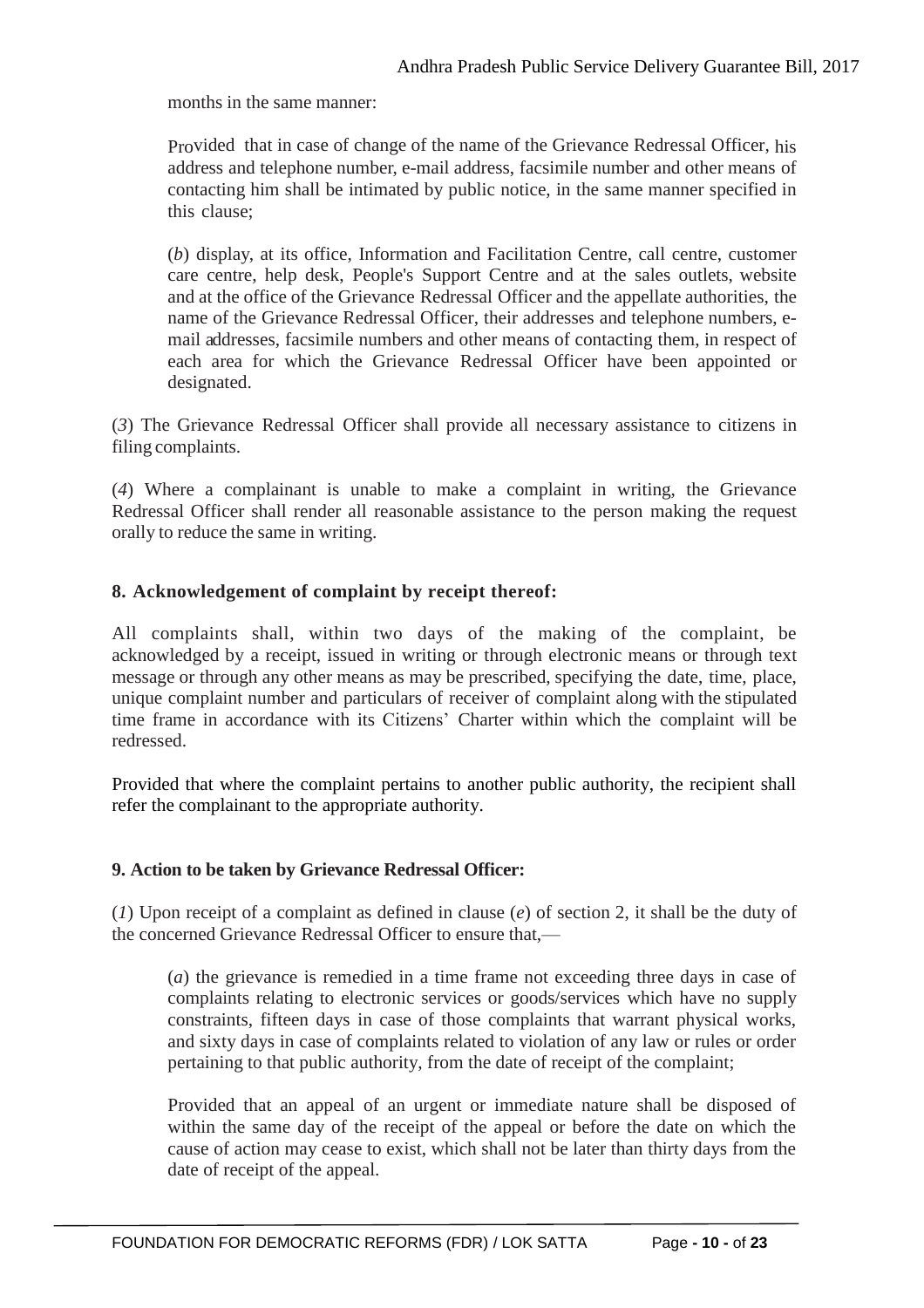Provided further that the classification of goods/services into those that need to be delivered immediately or three days or fifteen days or sixty days shall be approved by the Lokayukta.

(*b*) the reason for the occurrence of the grievance is identified and the responsibility of the defaulting office or individual is fixed and the grievance is redressed satisfactorily within thirty days from the date of receipt of the complaint by the Grievance Redressal Officer;

(*c*) where the grievance has occurred as a result of a deficiency, negligence or malfeasance on the part of an office or individual then the action is taken in accordance with conduct rules and departmental procedures;

(*d*) where the Grievance Redressal Officer is convinced that the individual responsible for the delivery of the goods and services has willfully neglected to deliver the goods or services or there exist *prima facie* grounds for a case under the Prevention of Corruption Act, 1988, the Grievance Redressal Officer can make an observation to that effect along with a recommendation for the penalty, including compensation to the complainant, to be imposed, to the Independent Designated Authority.

(*2*) The Grievance Redressal Officer may seek the assistance of any other officer required for the proper discharge of his duties or may direct any other officer to take action to redress a complaint.

(*3*) Any officer, whose assistance has been sought under sub-section (*2*), shall render all assistance to the Grievance Redressal Officer seeking his assistance and for the purposes of any contravention of the provisions of this Act, such other officer shall be deemed to be a Grievance Redressal Officer for the purposes of this Act.

(*4*) The Grievance Redressal Officer shall ensure that the complainant is informed in writing the manner in which the grievance is redressed and shall give him a report in the form of an Action Taken Report.

#### **10. Forwarding of details of non-redressal of complaints to Independent Designated Authority:**

The Grievance Redressal Officer shall, immediately after the expiry of the period of thirty days, report every complaint which has not been redressed along with the details of the complainant, nature of complaint, and reasons for non-redressal of complaints to the Independent Designated Authority.

#### **CHAPTERVI** APPEAL TO THE INDEPENDENT DESIGNATED AUTHORITY

#### 11. Appointment of the Empowered Independent Designated Authority:

(1) The Government shall appoint an Independent Designated Authority for each district,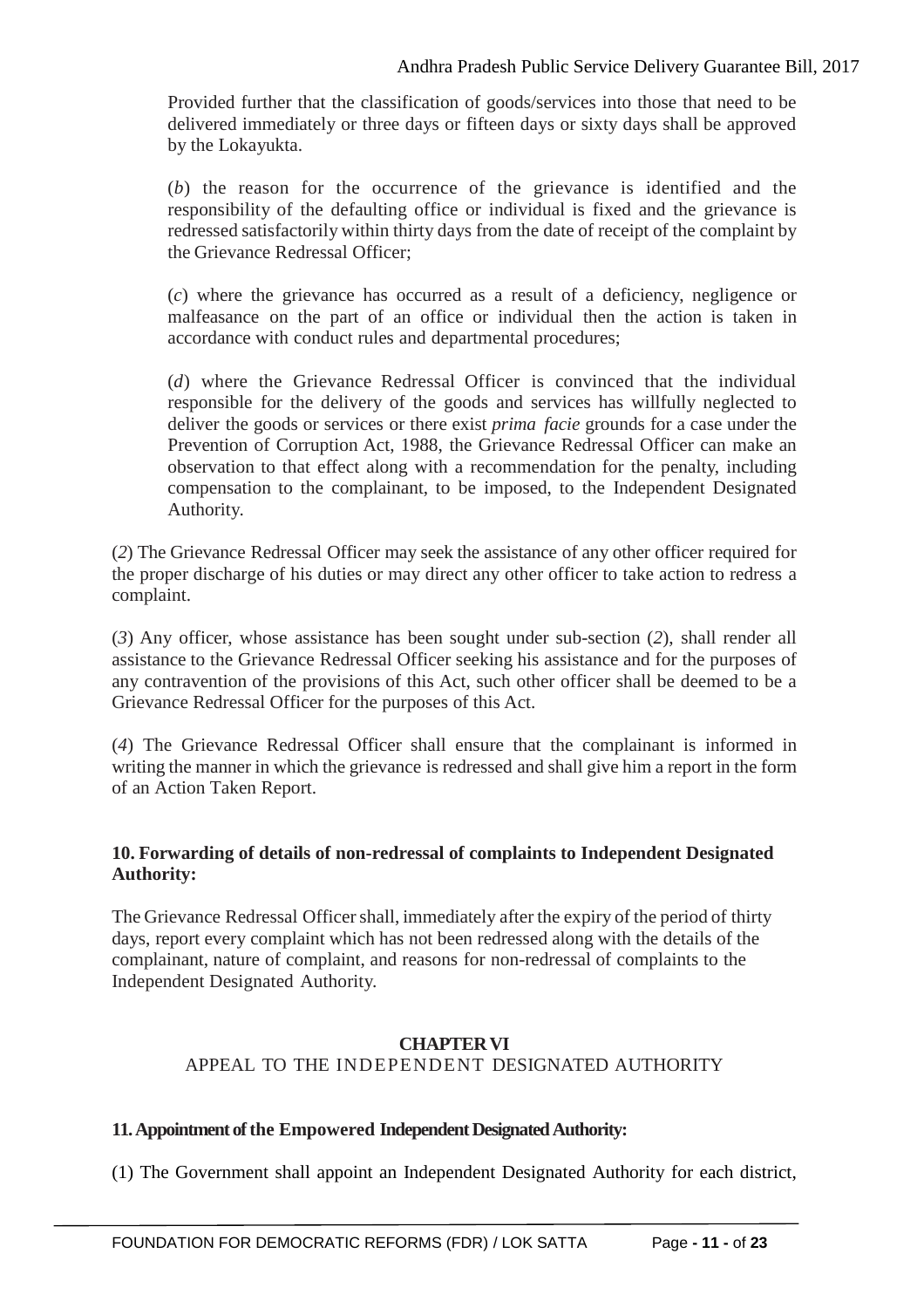and Municipal Corporation who shall not be below the rank of a District Magistrate, in consultation with the Lokayukta, to Act as the Independent Designated authority to entertain and dispose of appeals against the decision of the Grievance Redressal Officers for the purposes of this Act.

#### **12. Appeal:**

(*1*) Every complaint forwarded along with the details under section 10 shall be deemed to have been filed by way of an appeal to the Independent Designated Authority.

(*2*) Any individual aggrieved by a decision of the concerned Grievance Redressal Officer or who has not received an Action Taken Report in respect of a complaint filed by him, may, if he so desires, within thirty days from the expiry of such period or from the receipt of such decision, prefer an appeal to the Independent Designated Authority:

Provided that the Independent Designated Authority may admit the appeal after the expiry of thirty days if it is satisfied that the complainant was prevented by sufficient cause from filing the appeal in time.

(*3*) The receipt of the appeal under sub-section (*2*) shall be acknowledged by the office of the Independent Designated Authority.

(*4*) The Independent Designated Authority shall, for the purposes of its functions under this Act, have the same powers as are vested in a civil court under the Code of Civil Procedure, 1908 in respect of the following matters, namely:—

(*a*) summoning and enforcing the attendance of any person and examining him on oath;

(*b*) discovery and production of any document or other material object producible as evidence;

- (*c*) receiving evidence on affidavits;
- (*d*) requisitioning of any public record;
- (*e*) issuing commission for the examination of witnesses;
- (*f*) reviewing its decisions, directions and orders;
- (*g*) any other matter which may be prescribed.

(*6*) The Independent Designated Authority shall not be bound by the procedure laid down in the Code of Civil Procedure, 1908 but shall be guided by the principles of natural justice, equity and the provisions of this Act and of any rules made thereunder. The Authority shall have the power to regulate its own procedure.

(*7*) Every appeal or complaint filed under this section shall be disposed of by the Independent Designated Authority within three days in case of appeals relating to electronic services or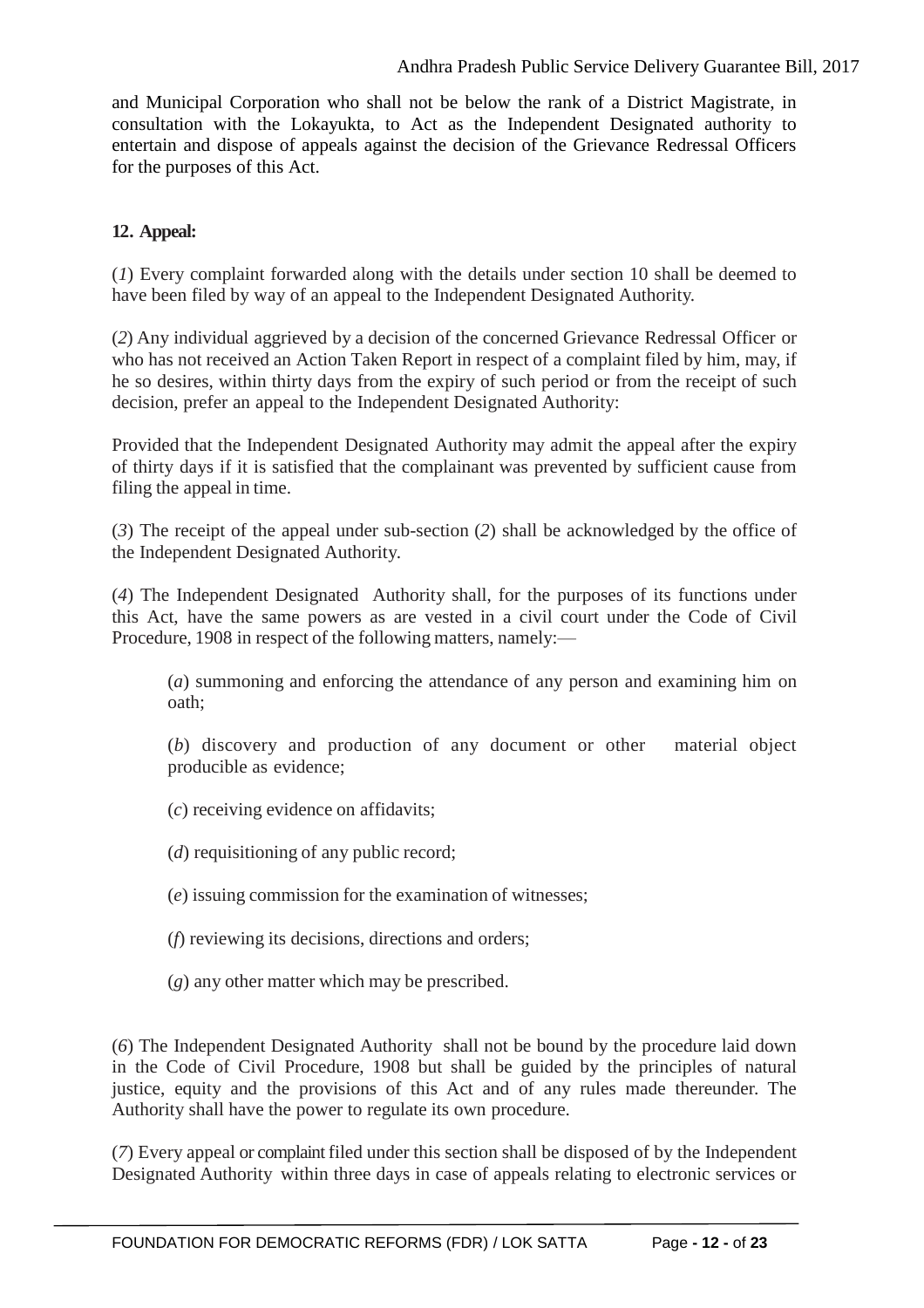goods/services which have no supply constraints, fifteen days in case of appeals that warrant physical works, and sixty days in case of appeals related to violation of any law or rules or order pertaining to that public authority, from the date of receipt of such appeal:

Provided that an appeal or complaint of an urgent or immediate nature shall be disposed of on the same day of the receipt of the appeal or before the date on which the cause of action may cease to exist, which shall not be later than thirty days from the date of receipt of the appeal.

(*8*) The Independent Designated Authority shall arrange to deliver copies of the decisions to the parties concerned within a period of five working days from the date of such decisions.

(*9*) The Independent Designated Authority shall impose penalty, including compensation to the complainant, in deciding an appeal against concerned officer, service provider or any other person for acting in a *mala fide* manner or having failed to discharge their duties without any sufficient and reasonable cause:

Provided that the concerned officers of the public authority shall be given a reasonable opportunity of being heard before any penalty is imposed on them.

(*10*) Where it appears to the Independent Designated Authority that the grievance or complaint complained of is, *prima facie,* indicative or suspect of a corrupt act or practice within the meaning of the Prevention of Corruption Act, 1988, on the part of the individual officer of the public authority complained against, then, it shall record in writing with such evidence as may be found in support of such conclusion and shall intimate the same to the authority competent to take disciplinary action against him under the relevant rules.

(*11*) The Independent Designated Authority shall upon adjudication of a complaint have the powers to issue directions requiring the concerned officers of the public authority to take such steps as may be necessary to secure compliance with the provisions of Citizens' Charter.

(12) Every order passed by the Independent Designated Authority shall be a speaking order in writing and shall be communicated to the appellant free of cost within 7 days of the passing of that order.

#### **CHAPTER VII**

#### AMENDMENTS TO THE ANDHRA PRADESH STATE LOKAYUKTA ACT, 1983

**13.** In the Andhra Pradesh State Lokayukta Act, 1983 (hereinafter called the Principal Act), in its application to the State of Andhra Pradesh State;

(a) In the long title after the words "in certain cases", the words "and for hearing appeals from the Independent Designated Authority under The Andhra Pradesh Public Service Delivery Guarantee Act, 2017" shall be inserted.

(b) After section 18 of the Principal Act the following sections shall be inserted, namely: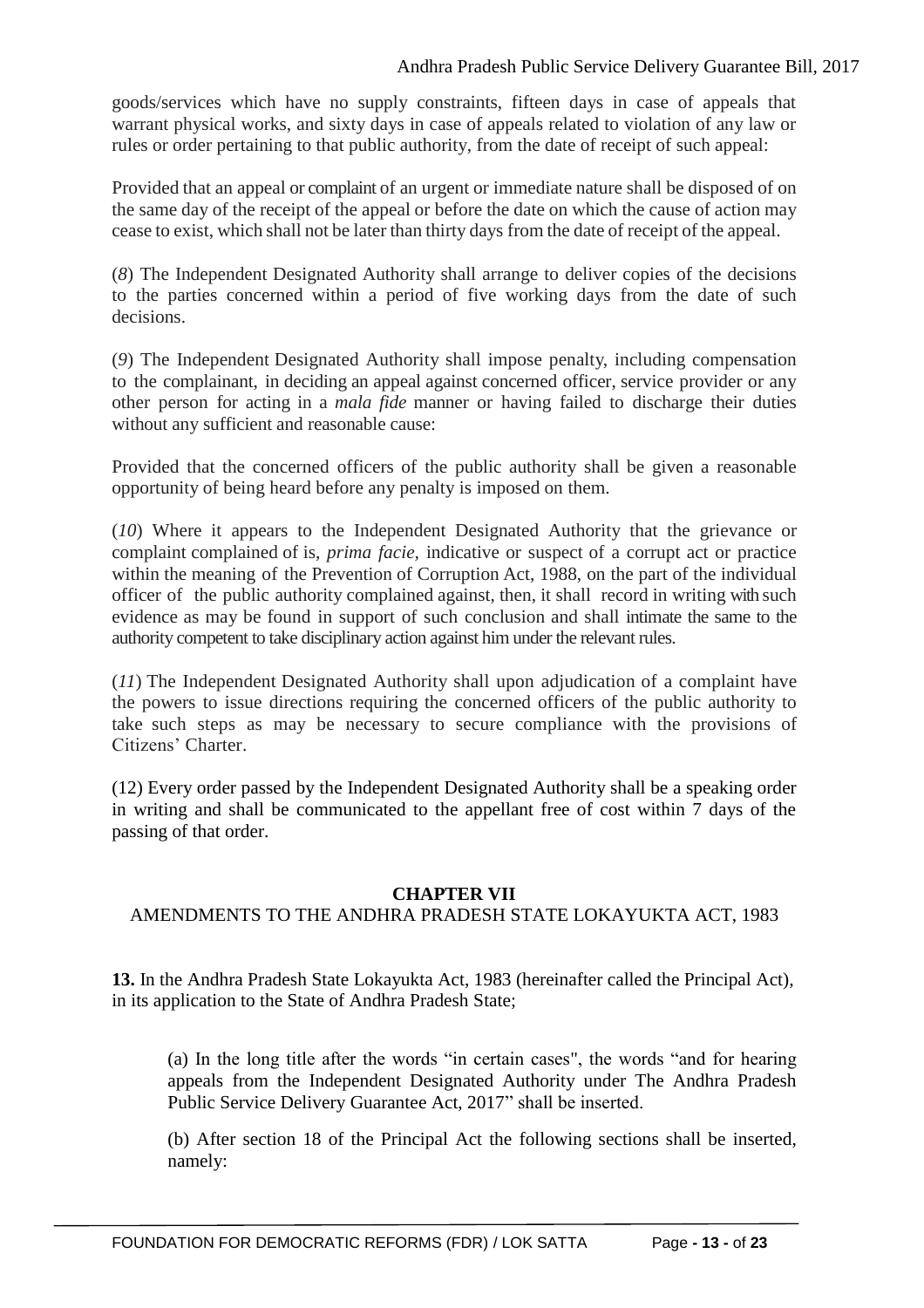"18A. Appeals from the Independent Designated Authority under The Andhra Pradesh Public Service Delivery Guarantee Act, 2017:

Notwithstanding anything contained in this Act,

- (1) An appeal against an order passed by the Independent Designated Authority under the Andhra Pradesh State Public Service Delivery Guarantee Act, shall lie to the Lokayukta.
- (2) Every appeal under this section shall be filed within a period of 15 days from the date of communication of the order by the Independent Designated Authority appealed against, in the manner specified in the regulations.
- (3) The Lokayukta may specially designate one or more Upa-Lokayuktas, not exceeding three, for the purpose of dealing with the appeals under this section.
- (4) The Lokayukta may recommend to the Government the creation of such number of Upa-Lokayuktas, not exceeding three, to the Government with the required supporting staff for the purposes of this section and the Government shall comply with the recommendations of the Lokayukta.
- (5) Every appeal filed under this section shall be disposed of within a period of 30 days from the date of filing and not more than two adjournments shall be allowed and where the public authority does not cooperate for the disposal of the appeal it shall be competent for the Upa-Lokayukta to pass an *exparte* order.
- (6) An order passed by the Upa-Lokayukta under this section shall be executed in the same manner as a decree of a civil court.

18B. Qualifications for appointment, Salary and Allowances and Removal of the Upa-Lokayukta under Section 18A:

(1) Notwithstanding anything contained in section 3 of this Act, a person appointed as Upa-Lokayukta for the purposes of this chapter shall be a person who has held the post in the rank of Secretary or Principal Secretary to the Government and the appointment shall be made by the Government in consultation with the Lokayukta.

(2) The salary and allowances payable to and the other terms and conditions of service of the Upa-Lokayukta appointed under this section shall be the same as that of the Chief Secretary of the State minus pension, if any, drawn by him.

(3) The Upa-Lokayukta appointed under this chapter shall be liable to be removed for misconduct in such manner as may be prescribed.

18C. Penalty and Compensation for *mala fide* action and dereliction of duty:

(1) It shall be competent for the Upa-Lokayukta to,-

(a) impose penalty for each day of delay in the delivery of goods or rendering of services as per schedule;

(b) award compensation for dereliction of duty or *mala fide* action on the part of the public authority commensurate with the damage caused or suffered by the appellant.

(2) An order of compensation passed under this section shall be deemed to be a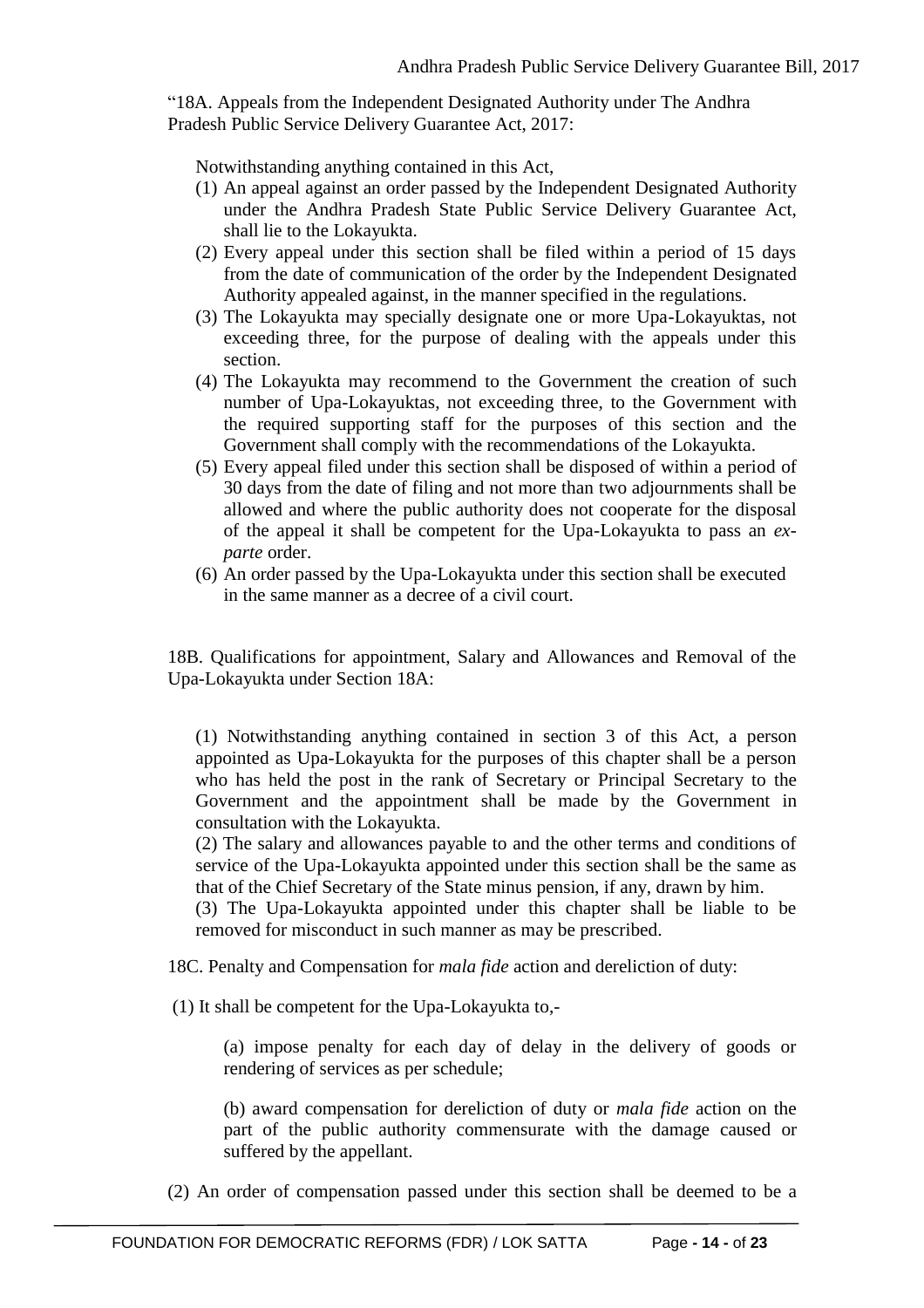decree of the civil court and shall be executed against the public authority guilty of dereliction of duty or *mala fide* action.

(3) While passing an order under this section the Upa-Lokayukta shall take into consideration whether the delay caused is unavoidable or the damage caused or suffered by the appellant is inspite of the best care taken by the public authority.

(4) An order passed under this section shall be ordered to be attached to the Annual Confidential Report of the public authority concerned.

(5) While passing an order under this section, it shall be competent to the Upa-Lokayukta to send a copy thereof to the competent authority for taking such disciplinary action as he deems fit for the dereliction of duty or *mala fide* action on the part of the accused public authority.

18D. Rewards and Incentives for better performing public officials and authorities:

- (1) The Upa-Lokayukta shall formulate and implement a reward scheme with financial incentives and out-of-turn promotions for public authorities or their employees, who are fulfilling their duties better than the expected service levels laid down in the Citizens' Charters in consultation with the Government.
- (2) The financial incentives to be provided in sub-section (1) shall be charged to the Consolidated Fund of the State.
- (3) An order rewarding an officer under this section shall be attached to the Annual confidential Report of the officer."

#### **CHAPTER VIII** PENALTIES AND COMPENSATION

#### **14. Penalty and compensation for** *mala fide* **action:**

(*1*) The appellate authority shall impose a penalty of two hundred and fifty rupees for each day of delay or a lump sum penalty in providing the goods and services, against the concerned official responsible for delivery of goods and services or Grievance Redressal Officer for their failure to deliver goods or render services to which the applicant is entitled or the concerned functionary of the public authority for his failure to publish Citizens' Charter in accordance with the provisions in sections 4 and 5 of this Act, as the case may be, which may extend up to fifty thousand rupees which shall be recovered from the salary of the official against whom penalty has been imposed. The order of recovery shall be implemented in the same manner as a decree of a Civil Court.

Provided the government shall periodically revise, upwards, the penalty adjusting to inflation and cost of living index.

(*2*) On imposition of the penalty under sub-section (*1*), the appellate authority shall, by order, direct that such penalty imposed under the said section shall be awarded to the appellant, as compensation, as it may deem fit or in lieu of compensation, a written apology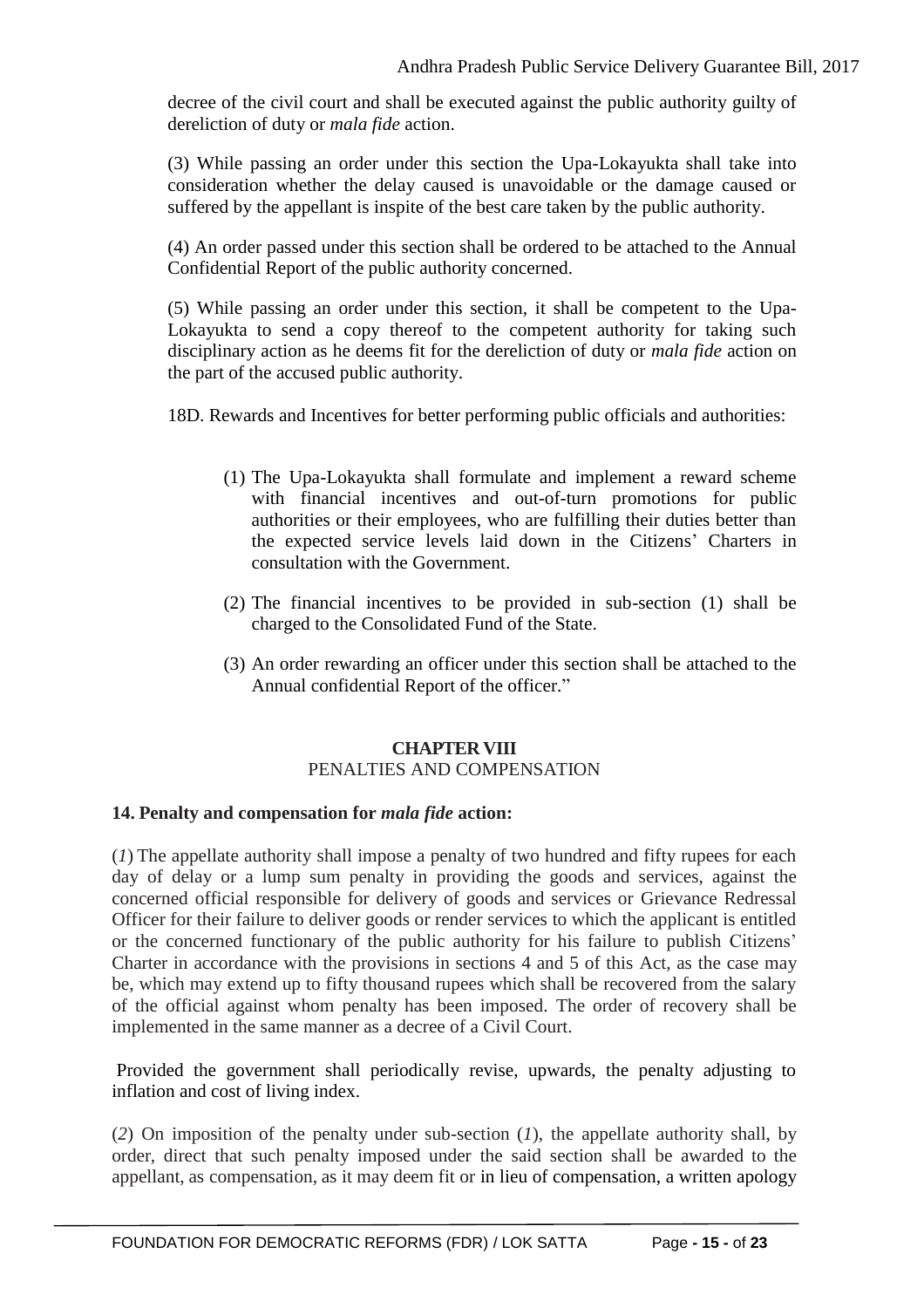and an explanation of the steps being taken to ensure that such failures are not repeated shall be provided by the responsible official to the appellant within a stipulated timeframe, if the appellant so desires:

Provided that the amount of such compensation awarded shall not exceed the amount of penalty imposed under the said section.

(3) An order for payment of compensation to the complainant shall be enforced in the same manner as a decree of a Civil Court.

(4) While awarding penalty for delay under sub-section (1) it shall be considered whether the delay was un-avoidable and due diligence was exercised.

(*5*) If any public servant is found guilty under sub-section (*1*), the disciplinary authority shall initiate the disciplinary proceedings against such officer of the public authority, who if proved to be guilty of a *mala fide* action in respect of any provision of this Act, shall be liable to such punishment including a penalty as the disciplinary authority may decide.

(6) Any order issued under sub-section (1) imposing penalty on the accused officer shall be attached to his Annual Confidential report of that officer.

#### **CHAPTER IX**

#### SUPERVISORY FUNCTIONS AND POWERS OF THE LOKAYUKTA

#### **15. Supervisory Functions and Powers of the Lokayukta**

(1) The Lokayukta shall be the authority for the implementation of this Act.

(2) Without prejudice to the provisions contained in sub-section (1), the supervisory functions and powers of the Lokayukta shall, amongst other things, include the following, namely:—

(a) directing the system of delivery of services in electronic form as quickly as possible, except those services which the Government notifies;

(b) monitoring the publication of services to be delivered in the Citizens' Charters and adherence to the time schedule, manner of delivery and quality of service notified for delivery of public services by the Government;

(c) acting as a unified dissemination centre for all the information pertaining to the Citizens Charters of all the public authorities in its jurisdiction by setting up a call centre for related enquiries and displaying this information on its website;

(d) monitoring the periodic progress made by the Government or any public authority, as the case may be, towards achieving the objects of this Act;

(e) monitoring the periodic progress made by the Government or any public authority, as the case may be, towards compliance with the applicable electronic governance standards and make recommendations in respect thereof;

(f) recommending the simplification of processes and forms relating to delivery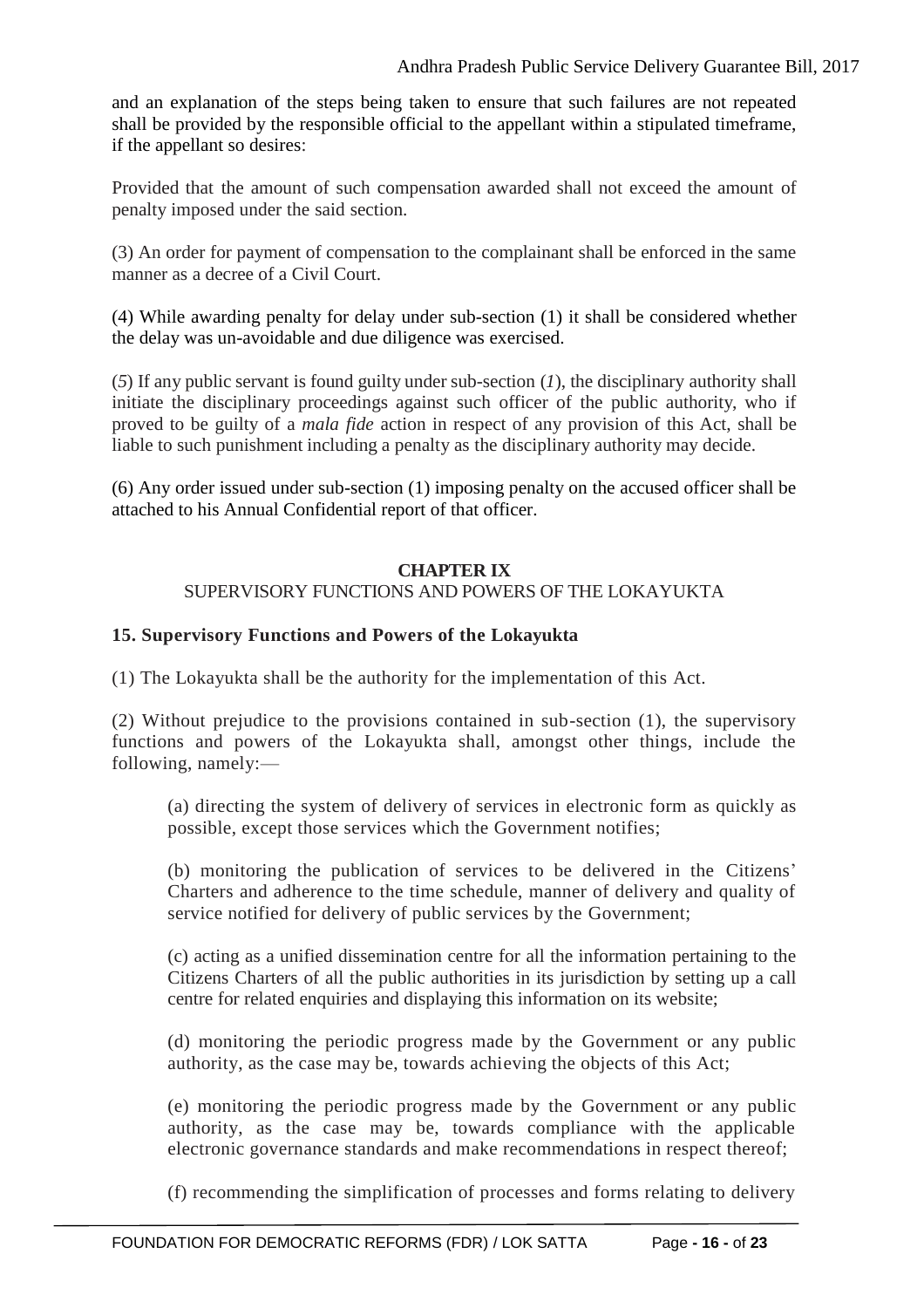of goods and services by the Government or any public authority, as the case may be and appropriate modifications to the Citizens' Charters from time to time;

(g) recommending the simplification and redesigning/ reengineering of processes and forms relating to delivery of services to be provided in electronic form;

(h) recommending the integration of delivery points through single window outlets such as Common Service centres;

(i) recommending the integration of Information and Facilitation Centres and Common Service Centres, where appropriate;

(j) conducting citizen awareness surveys of Citizens' Charters and satisfaction surveys of citizens and organisations for the goods and services delivered by the public authorities;

(k) undertaking independent evaluations or performance audits of Government schemes or programmes, when referred to by the Government or by a resolution of the State Legislature, as the case may be;

(l) offering recommendations on design of new schemes or programmes, when referred to by the Government or by a resolution of the State Legislature, as the case may be;

(m) compiling the best practices adopted in the process of delivery of goods and services including processes of e-governance, from the Action Taken Reports sent by the Heads of the Departments or from any other source and organizing appropriate events such as training workshops or conferences etc., to disseminate and aid in adoption of such best practices and the same shall be displayed on the website;

(n) directing every public authority to take necessary steps to be Sevottam certified within the time specified by the Government; and

(o) monitoring the progress made by the Government or any public authority, as the case may be, in adopting the recommendations provided.

Provided that the recommendations of the Lokayukta shall be ordinarily implemented by the Government, or the Independent Designated Authority or any public authority, as the case may be, in the specified time frame and reasons for any disagreement in implementation of these recommendations shall be communicated to the Lokayukta in writing.

#### **CHAPTER X**

REPORTING OF REDRESSAL OF GRIEVANCES BY PUBLIC AUTHORITY

#### **16. Reporting requirements:**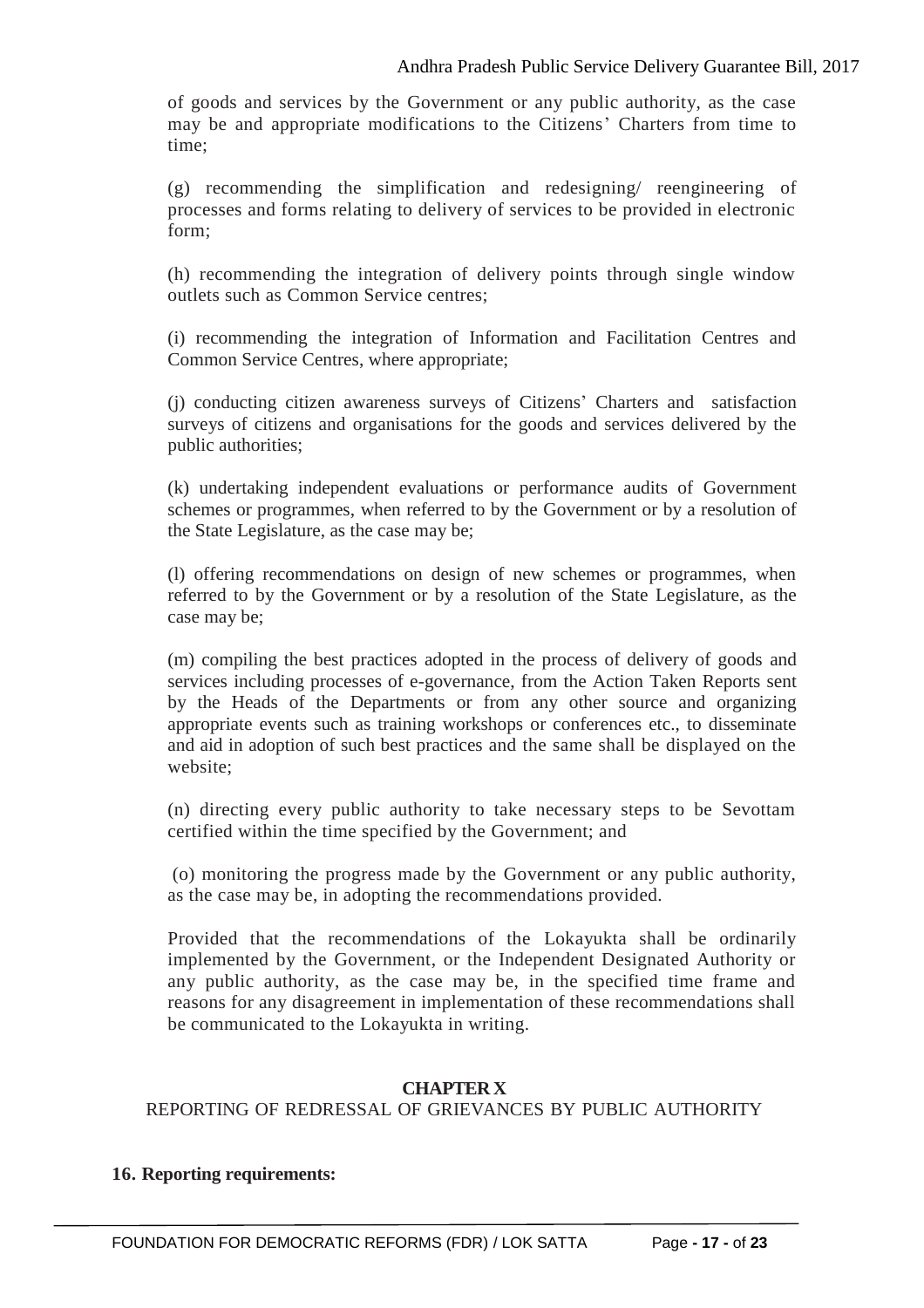(*1*) Every public authority shall ensure that every Grievance Redressal Officer keeps a record of complaints made to it or appeal therein and the decisions on such complaints and appeals, in such form as may be specified in the regulations.

(2) Every public authority shall publish on its website, by the 15th day of every month or at such shorter intervals, as may be specified in the regulations, a report mentioning therein—

(a) the number of complaints received;

- (b) the number of complaints pending;
- (c) the number of complaints disposed of; and

(d) the number of decisions of the Grievance Redressal Officers upheld by the Independent Designated Authority;

(e) the number of complaints or appeals, as the case may be, upheld by the Lokayukta;

(f) such other particulars, as may be specified in the regulations, for discharge of its functions under this Act.

(3) Every public authority shall furnish to the Lokayukta, within such period as may be specified in the regulations, or periodically every month:-

(a) information specified in sub-section (2);

(b) a compilation of the feedback received and an Action Taken Report in pursuance thereof;

(c) Action Taken Reports on the recommendations of the Lokayukta in the stipulated time frame;

(d) the steps taken to enhance the services that are provided in electronic form;

(e) the steps taken to facilitate the citizens to access electronic services;

(f) the steps taken to ensure compliance with the applicable electronic governance standards;

(g) the steps taken to simplify the processes and integrate delivery points of different goods and services;

(h) recommendations for further improvement of delivery of goods and services and the legal and policy interventions which may be required for this improvement;

(i) any other information, which the Lokayukta seeks in relation to the provisions of this Act, from time to time.

Explanation: - For purposes of this section, the public authority shall be responsible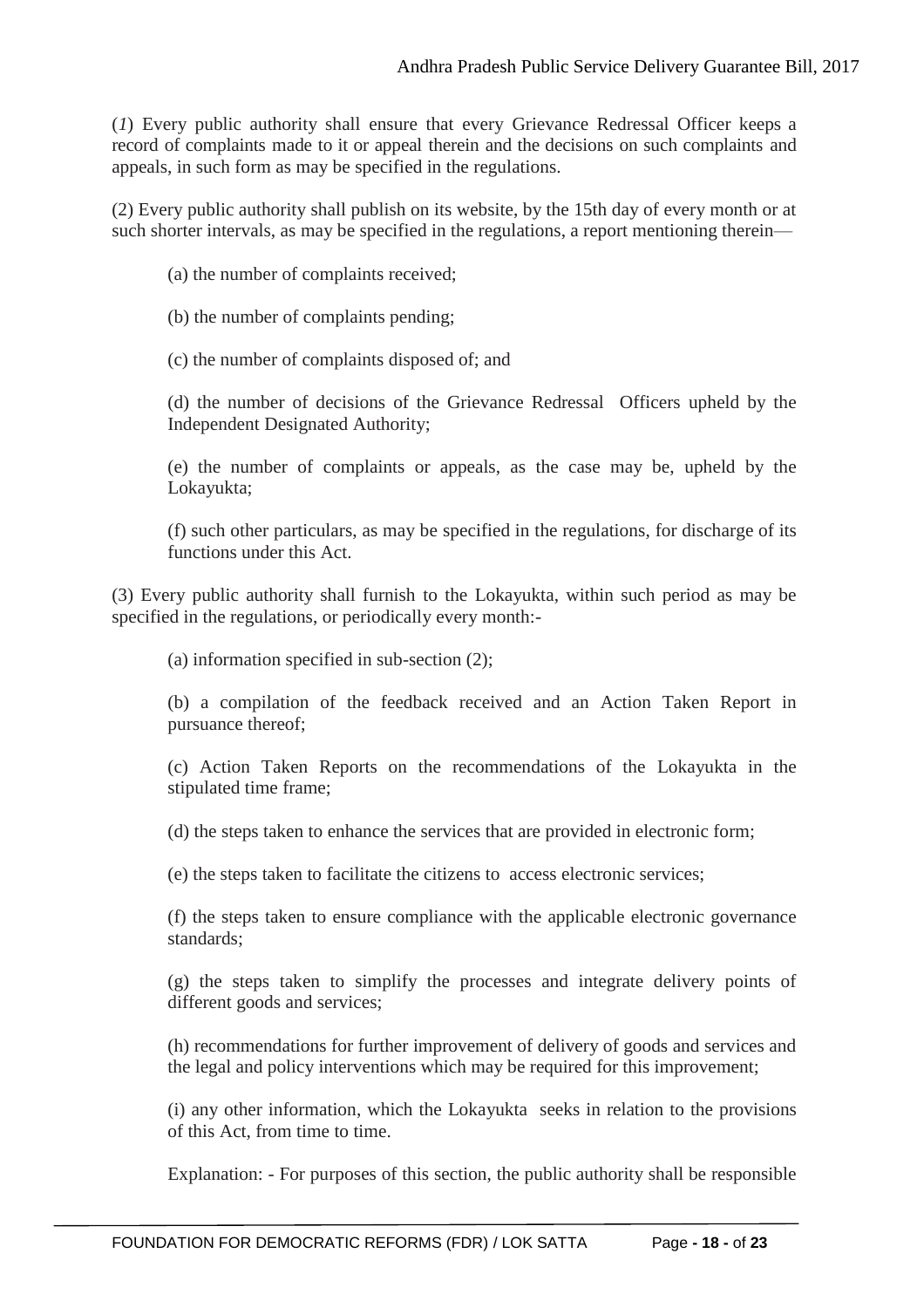for ensuring their compliance.

(4) Lokayukta shall prepare an annual report on the status of implementation of the Citizens' Charter to be submitted to the Governor who shall cause it to be laid before the legislature.

#### CHAPTER XI MISCELLANEOUS

#### **17. Protection for acts done in good faith:**

No suit, prosecution or other legal proceeding shall lie against any person or anything which is in good faith done or intended to be done under this Act or any rule made thereunder.

#### **18. Specification of electronic governance standards:**

Any department in the Government may, from time to time, notify, in such manner as may be prescribed, electronic governance standards, being not inconsistent with electronic governance standards notified by the Central Government, as may be necessary for ensuring inter-operability, integration, harmonisation and security of electronic services:

Provided that the Government may prescribe such standards which had not been notified by the Central Government and the standards so notified by the State Government shall remain in force till such standards are notified by the Central Government.

#### **19. Act to override other laws:**

The provisions of this Act shall have effect notwithstanding anything contained in any other law for the time being in force.

#### **20. Power to make rules:**

The government may, by notification, make rules in matters, in respect of which they are empowered.

#### **21. Power of the Lokayukta to make regulations:**

(*1*) Subject to the provisions of this Act, the Lokayukta may, by notification, make regulations for carrying out the provisions of this Act.

(*2*) In particular, and without prejudice to the generality of the foregoing power, such regulations may provide for all or any of the following matters, namely:—

(*a*) the officer or the authority to be designated as Independent Designated Authority under clause (*k*) of section 2;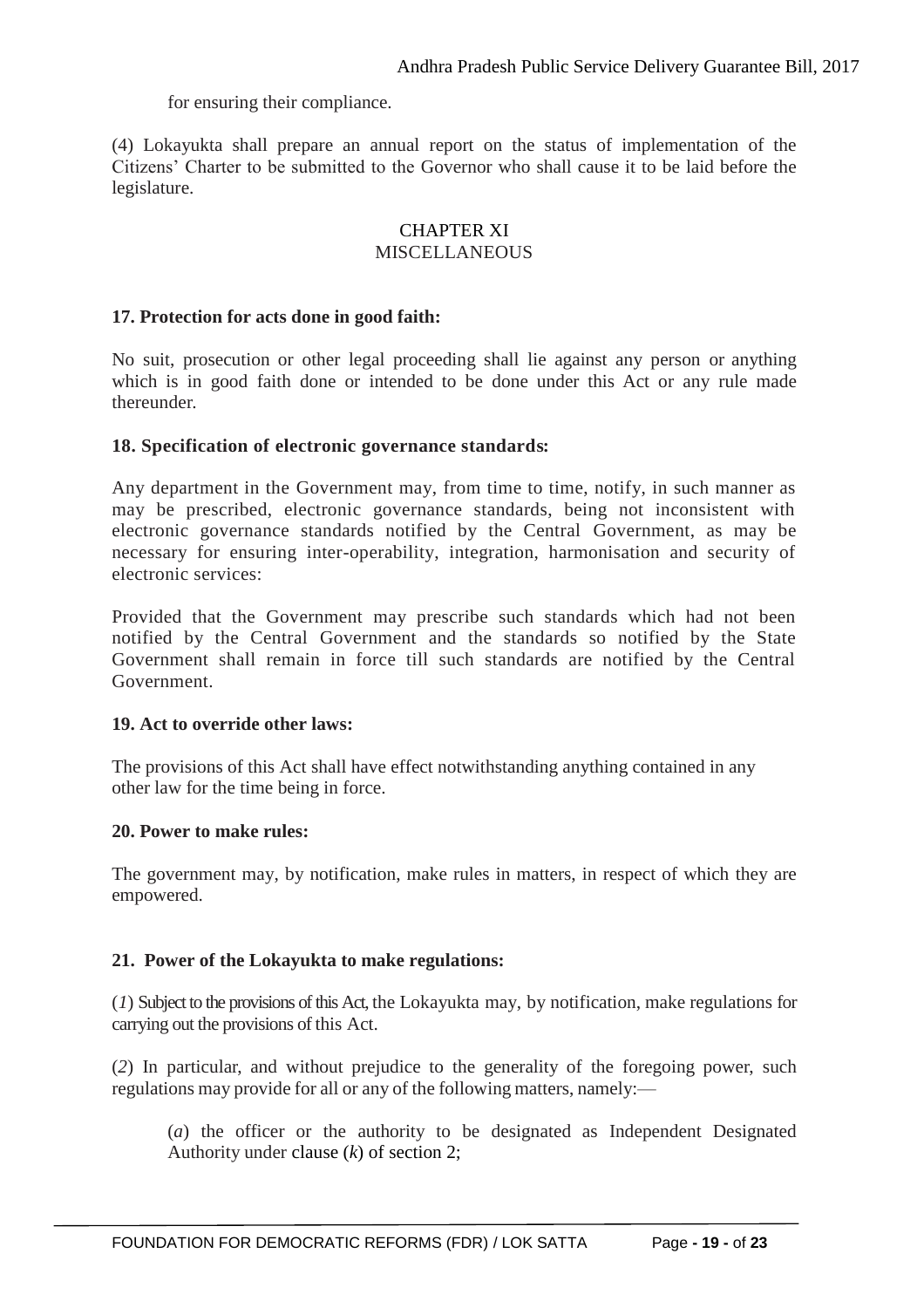(*b*) other information under clause (*g*) of sub-section (*2*) of section 4;

(*c*) mattersin relation to the information and facilitation centre, undersub-section (*3*) of section 6;

(*d*) the manner of inquiry into and redressal of grievance of the complaints received from citizens under sub-section (*1*) of section 7;

(*e*) the other means by which complaints may be made under section 8;

(*f*) the other matters for which the Lokayukta shall have the powers under Sections 13, 14 and 15;

(*g*) the time within which the record of complaints to the public authority and the decisions on the complaints and appeals shall be published on the website and other particulars under section 16;

(*h*) any other matter to facilitate the efficient and quick disposal of the complaints filed before the Grievance Redressal Officer.

#### **22. Laying of rules and regulations:**

Every rule made under this Act shall, immediately after it is made, be laid before each House of the State Legislature if it is in session and if it is not in session, in the session immediately following, for a total period of fourteen days which may be comprised in one session or in two successive sessions, and if before the expiration of the session in which it is so laid or the session immediately following, both Houses agree in making any modification of the rule or in the annulment of the rule, the rule shall from the date on which such modification or annulment is notified have effect only in such modified form or have no effect as the case may be; so however, that any such modification or annulment shall be without prejudice to the validity of anything previously done under that rule.

#### **23. Power to remove difficulties:**

(*1*) If any difficulty arises in giving effect to the provisions of this Act, the Government may, by order, published in the Official Gazette, make such provisions not inconsistent with the provisions of this Act as may appear to be necessary for removing the difficulty:

Provided that no order shall be made under this section after the expiry of two years from the commencement of this Act.

(*2*) Every order made under this section shall be laid, as soon as may be after it is made, on the table of both Houses of Legislature.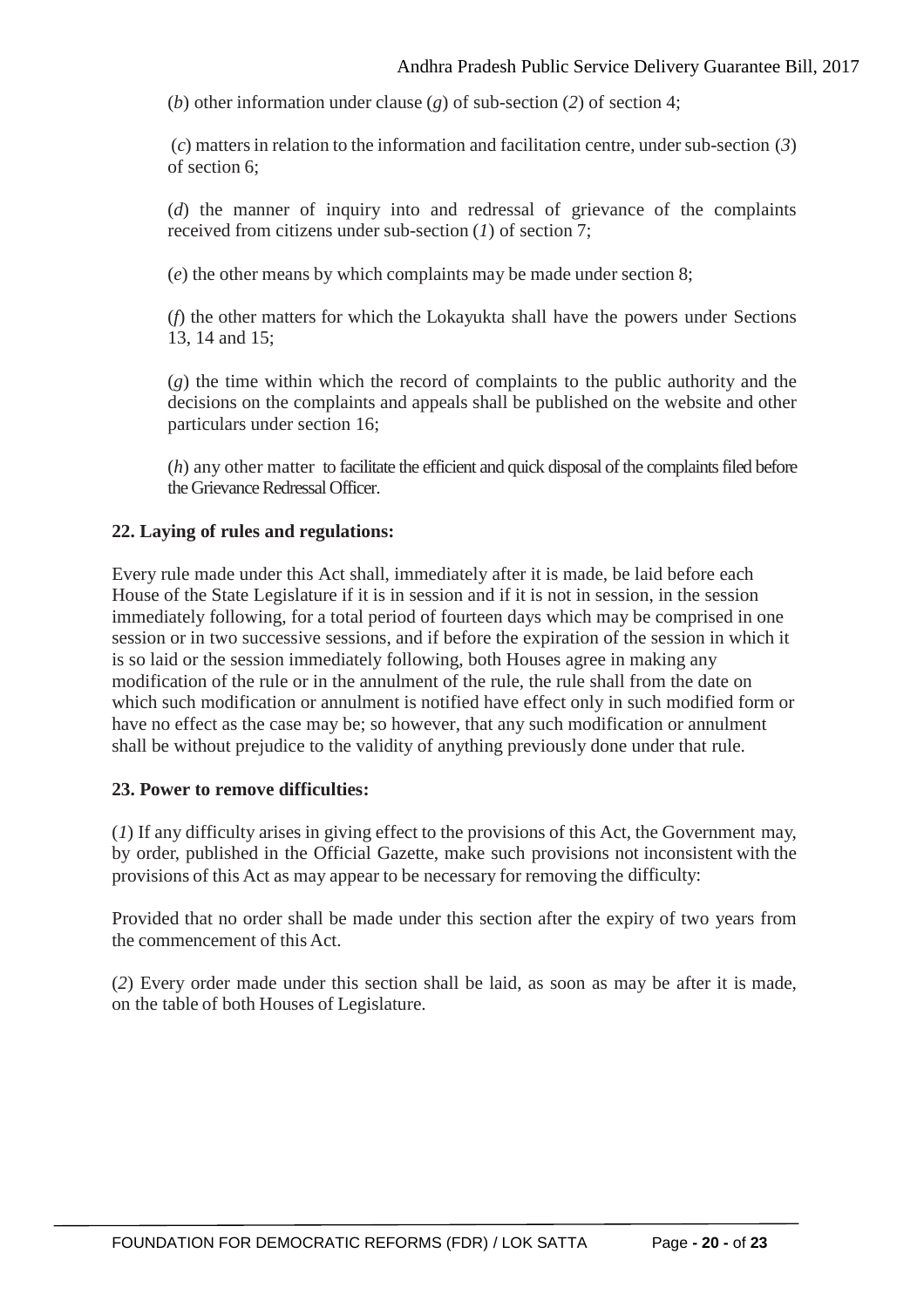## SCHEDULE (as per Chapter III, Sec. 4 of this Act)

List of illustrated services under various departments provided here is based on the compilation of relevant information made publicly available through the state government's Mee Seva portal (as on  $17<sup>th</sup>$  August 2017). Suitable amendments may be made department-wise.

| MeeSeva Citizen Charter |                |              |                                                                                       |                                                       |                          |                     |                               |
|-------------------------|----------------|--------------|---------------------------------------------------------------------------------------|-------------------------------------------------------|--------------------------|---------------------|-------------------------------|
| Total<br>Count          | SLNo           | Department   | Service name                                                                          | Service Level &<br>Category                           | Service Charge           | Statutory<br>Charge | Total(Rs)                     |
| 1                       | 1              |              | Know Your AADHAAR                                                                     | 15 Minutes, Cat A                                     | $25 -$                   | Nil                 | 25/                           |
| $\mathbf{z}$            | $\overline{2}$ | <b>UIDAI</b> | Seed Your AADHAAR                                                                     | 15 Minutes, Cat A                                     | $25/-$                   | Nil                 | 25/                           |
| $\overline{3}$          | 3              |              | Aadhar Daily Enrolment Data                                                           | 15 Minutes, Cat A                                     | 25/                      | Nil                 | 25/                           |
| 4                       | 1              |              | Adangal /Pahani Corrections                                                           | 15 Days                                               | $35/-$                   | Nil                 | 35/                           |
| 5                       | 2              |              | Agricultural Income Certificate                                                       | 1st Time-7 Days, 2nd<br>Time & There after 15<br>Min* | $35/-$                   | Nil                 | $35 -$                        |
| 6                       | ٦              |              | Apathbandhu Application                                                               | 1 year, Cat B                                         | 35/                      | Nil                 | 35/                           |
| 7                       | 4              |              | Appeals On Demarcation (HYD)                                                          | 45 days, Cat B                                        | 35/                      | 1300/-              | 1335/-                        |
| 8                       | t,             |              | Certified Copies of Records of Measurement (HYD)                                      | 15 days, Cat B                                        | 35/                      | 1300/-              | 1335/                         |
| 9                       | 6              |              | Certified Copies Of Protected Tenant                                                  | 15 Days, Cat B                                        | 35/                      | Nil                 | 35/                           |
| 10                      | 7              |              | Certified copies of TSLR                                                              | 7 Days, Cat B                                         | 35/+ postal<br>charges   | As Stipulated       | 35/+ postal<br>charges        |
| $^{\dagger\dagger}$     | 8              |              | Certified copies of certificates issued by RDO                                        | 15 Days, Cat B                                        | $35 -$                   | Nil                 | 35/                           |
| 12                      | 9              |              | Certified copies of Panchanama                                                        | 15 Days, Cat B                                        | 35/+Postal<br>Charges    | ΝiΙ                 | 35/- + Postal<br>Charges      |
| 13                      | 10             |              | Certified copies of Chesala Pahani                                                    | 15 Days, Cat B                                        | 35/+ postal<br>charges   | As Stipulated       | 35/+ postal<br>charges        |
| 14                      | 11             |              | Copy of village Map                                                                   | 15 Days, Cat B                                        | 35/+ postal<br>charges   | 200/- Per sheet     | 35/-+200/- Per<br>Sheet       |
| 15                      | 12             |              | Copy of FMB                                                                           | 15 Minutes, Cat A                                     | $25 -$                   | 50/- Sheet          | 25/-+50/- Per<br>Sheet        |
| 16                      | 13             |              | Demarcation(HYD)                                                                      | 30 days, Cat B                                        | 35/                      | $1250 -$            | $1285/-$                      |
| 17                      | 14             |              | Duplicate Copy of Certificate-Income                                                  | 15 Minutes, Cat A                                     | 25/                      | Nil                 | 25/                           |
| 18                      | 15             |              | Duplicate Copy of Certificate-Integrated                                              | 15 Minutes, Cat A                                     | $25/-$                   | Nil                 | $25/-$                        |
| 19                      | 16             |              | Duplicate Copy of Certificate-Residence                                               | 15 Minutes, Cat A                                     | $25/-$                   | Nil                 | $25/-$                        |
| 20                      | 17             |              | Duplicate Pattadar Pass Book Service (Tahsildar)                                      | 60 days, Cat B                                        | 35/-+100 for<br>printing | $100/-$             | $235/-$                       |
| 21                      | 18             |              | EBC certificate                                                                       | Cat B, 7 Days                                         | 35/                      | Nil                 | $35 -$                        |
| 22                      | 19             |              | Extract of Adangal / Pahani                                                           | 15 Minutes, Cat A                                     | $25/-$                   | Nil                 | 25/                           |
| 23                      | 20             |              | Extract of D-Form Patta Application                                                   | 7 Days, Cat B                                         | 35/+ postal<br>charges   | Nil                 | 35/+ postal<br>charges        |
| 24                      | 21             |              | Extract Of House Site patta                                                           | 7 Days, Cat B                                         | 35/+ postal<br>charges   | Nil                 | 35/+ postal<br>charges        |
| 25                      | 22             |              | Extract of ROR 1B                                                                     | 15 Minutes, Cat A                                     | $25/-$                   | Nil                 | $25 -$                        |
| 26                      | 23             |              | Certified Copies of Faisal Patti                                                      | 15 Days, Cat B                                        | 35/+ postal<br>charges   | Nil                 | 35/+ postal<br>charges        |
| 27                      | 24             |              | Family Member Certificate (Social security schemes & govt.<br>emplovees / pensioners) | Cat B, 30 Days                                        | 35/-+Postal<br>Charges*  | Nil                 | $35 -$                        |
| 28                      | 25             |              | F-Line Petitions                                                                      | 30 Days, Cat B                                        | 35/+Postal<br>Charges*   | As Stipulated       | 35/- + 250/-challan<br>amount |
| 29                      | 26             |              | Income Certificate                                                                    | 1st Time-7 Days, 2nd<br>Time & There after 15<br>Min* | 35/+Postal<br>Charges*   | Nil                 | $35h -$                       |
| 30                      | 27             |              | Integrated Certificate (Caste-Nativity-Date of Birth)                                 | 1st Time-30 Days, 2nd<br>Time & There after 15        | 35/+Postal<br>Charges*   | Nil                 | $35 -$                        |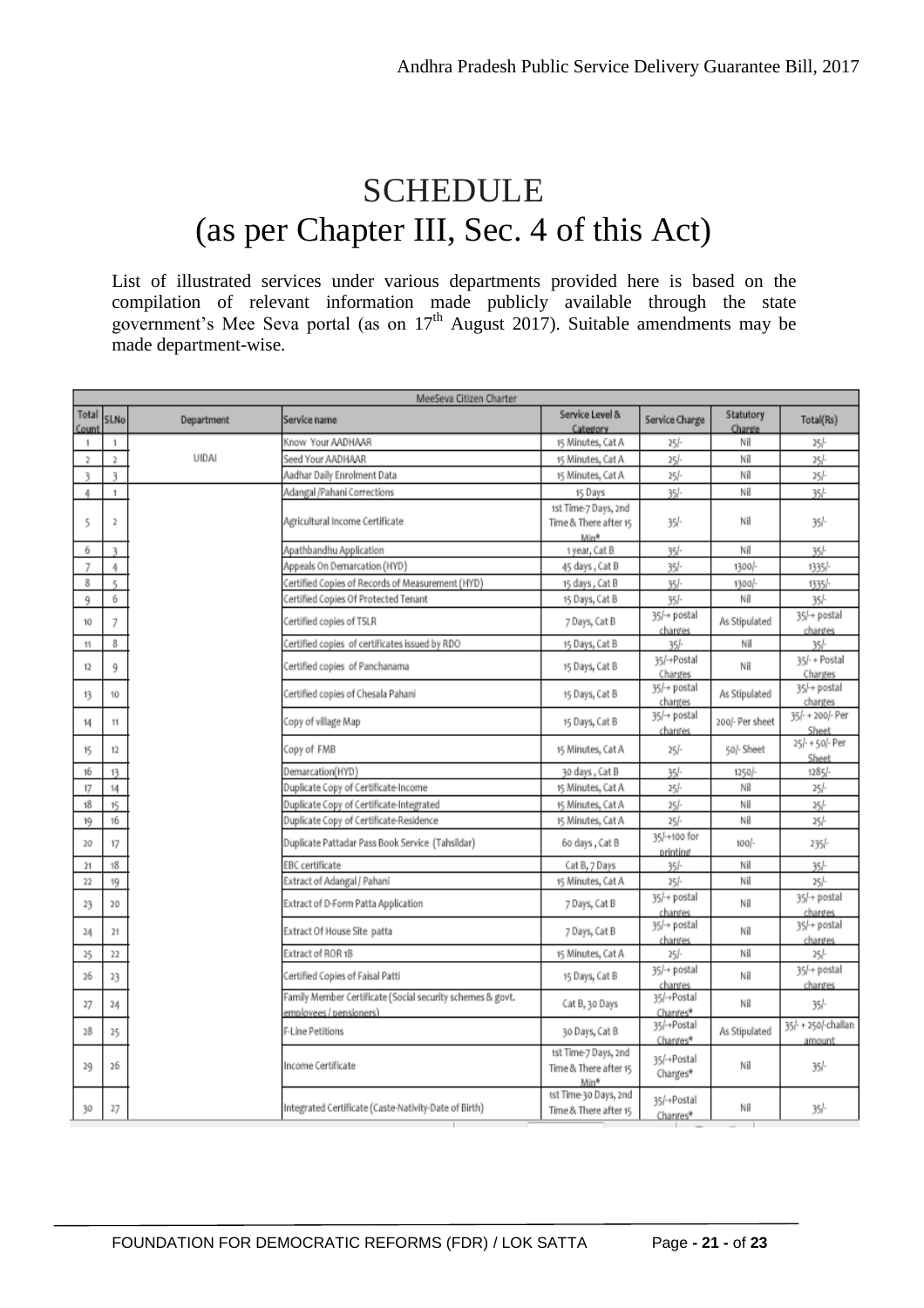#### **STATEMENT OF OBJECTS AND REASONS**

Citizens' Charters were introduced in India in 1997, which was voluntary in character. The main elements of the Citizens Charter were to be published containing the details of services and the time period for delivery of such services. These Charters gradually spread from Central Ministries and Departments to States and their organisations. However, a vast majority of them remained ineffective and dormant. In order to improve Public Service Delivery, a service excellence model called "Sevottam" was initiated in 2005 to give a new thrust to the implementation of Citizens' Charter, which has been successfully piloted in a few chosen organisations of the Government of India and States and is being up-scaled considerably.

Centralised Public Grievance Redress and Monitoring System (CPGRAMS) was launched in 2007, which is a web based portal for lodging complaints by the public. It is now operational in the Ministries and Departments of Government of India along with about 6000 of their subordinate organisations.

Many States have also enacted Right to Public Service Delivery Legislation in which a few important Public Services have been selected for service delivery. In this context, it was felt that Rights based approach be followed in this respect, in the State, by making the Citizens' Charter statutory and endowing public with the right to get delivery of services within stipulated time lines.

2. In view of the aforesaid, it has been felt necessary to enact a comprehensive legislation, namely, the Andhra Pradesh State Public Service Delivery Guarantee Bill.

- 3. The Bill, inter alia,—
	- *(a)* confers right on every individual citizen to time bound delivery of goods and provision for services and Redressal of grievances;
	- *(b)* requires every public authority to publish, a Citizens' Charter specifying therein the category of goods supplied and services rendered by it, the time within which such goods shall be supplied or services be rendered, the name and addresses of individuals responsible for the delivery of goods or rendering of services and mandatory compensation for any delay and/or non-delivery;
	- *(c)* provides for obligation of the public authority for updating and verifying the Citizens' Charter;
	- *(d)* requires every public authority to establish information and facilitation centres for efficient and effective delivery of services and redressal of grievances, which may include establishment of a customer care centre, call centre, help desk and people's support centre;
	- *(e)* requires every public authority to, designate as many officers as may be necessary as Grievance Redressal Officers in all administrative units or offices at the State, district and sub-district levels, municipalities, Panchayats whereat supplies of goods or render services to receive, enquire into and redress any complaints from citizens in the specified manner;